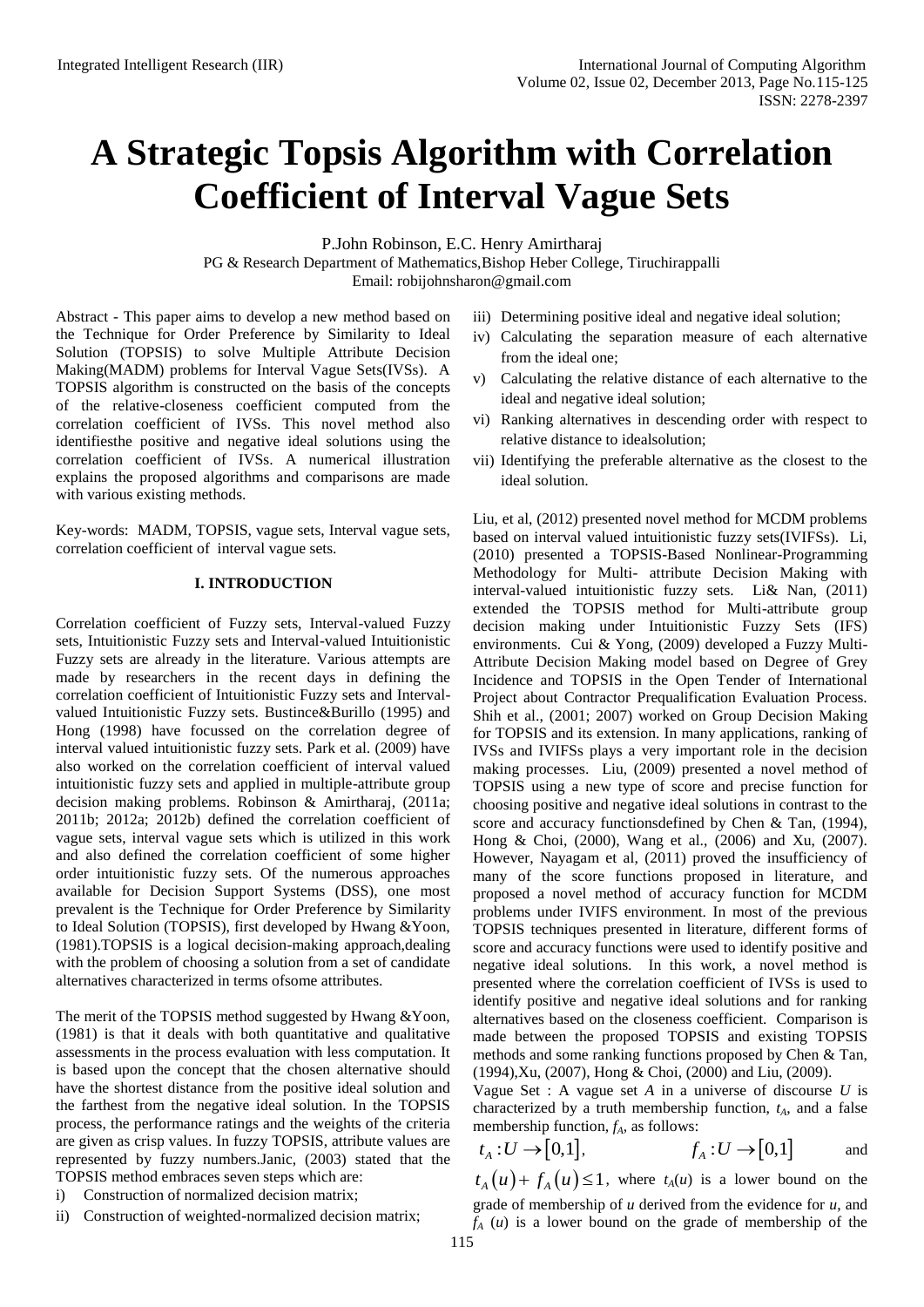negation of *u* derived from the evidence against *u*. Suppose  $U =$  $\{u_1, u_2, \ldots, u_n\}$ . A vague set *A* of the universe of discourse *U* can be represented as:

be represented as:  
\n
$$
A = \sum_{i=1}^{n} [t(u_i), 1 - f(u_i)]/u_i, \quad 0 \le t(u_i) \le 1 - f(u_i) \le 1, \quad i = 1, 2, ..., n \text{ In} \quad \text{other}
$$

words, the grade of membership of  $u_i$  is bound to a subinterval  $\left[t_{A}\left(u_{i}\right),\ 1-f_{A}\left(u_{i}\right)\right]$  of [0,1].

Let  $X = \{x_1, x_2, \ldots, x_n\}$  be the finite universal set, VS(*X*) be the collection of vague sets and  $A$ ,  $B \in VS(X)$  be given by

$$
A = \left\{ \left\langle x, \left[ t_A(x), 1 - f_A(x) \right] \right\rangle / x \in X \right\},\
$$

$$
B = \left\{ \left\langle x, \left[ t_B(x), 1 - f_B(x) \right] \right\rangle / x \in X \right\}.
$$

And the length of the vague values are given by  $\pi_A(x) = 1 - t_A$  $f_A(x) - f_A(x), \pi_B(x) = 1 - t_B(x) - f_B(x).$ 

### Interval Vague Set:

Because of the uncertainty and complexity of the decision, the values of  $t_A(x)$  and  $f_A(x)$  are difficult to express by exact real number values. The interval values are more flexible than the real number values and extending  $t_A(x)$  and  $f_A(x)$  from real number values to an interval value, an interval vague set is obtained. Obviously this set is much stronger to express uncertain data or vague data. The interval vague value is denoted as  $x =$ , where  $t_x = [t_x^-, t_x^+] \subseteq [0,1]$ ,

 $f_x = [f_x^-, f_x^+] \subseteq [0,1], \quad t_x^+ + f_x^+ \leq 1$ also the following equation is satisfied:  $f_x = [f_x, f_x] \subseteq [0,1],$   $f_x + f_x \le 1$  and also the<br>following equation is satisfied:<br> $\pi_A(x) = [1,1] - \tilde{t}_A(x) - f_A(x) = [1 - t_A^+(x) - f_A^+(x), 1 - t_A^-(x) - f_A^-(x)]$ Operations of Interval Vague Sets:

Some basic operations of interval vague sets were discussed by Gau & Buehrer, (1994) and Li & Rao, (2001). Consider the

following two interval vague values:  
\n
$$
x = \langle \tilde{t}_x, f_x \rangle = \langle [t_x^-, t_x^+] , [f_x^-, f_x^+] \rangle,
$$
\n
$$
y = \langle \tilde{t}_y, f_y \rangle = \langle [t_y^-, t_y^+] , [f_y^-, f_y^+] \rangle
$$
\nwhere  $\tilde{t}_x, f_x, \tilde{t}_y, f_y \subseteq [0, 1]$  and  $t_x^+ + f_x^+ \le 1$ ,  $t_y^+ + f_y^+ \le 1$ .  
\nThe c

The following operational rules and relations can be observed for an interval vague set:

$$
\overline{x} = \langle f_x, \tilde{t}_x \rangle = \langle [f_x^-, f_x^+] , [t_x^-, t_x^+] \rangle
$$
\n
$$
x + y = \langle \tilde{t}_x + \tilde{t}_y - \tilde{t}_x \tilde{t}_y, f_x f_y \rangle = \langle [t_x^-, t_y^-, t_x^+] , t_x^+ + t_y^+ - t_x^+ t_y^+], [f_x^-, f_y^-, f_x^+ f_y^+]] \rangle
$$
\n
$$
x \times y = \langle \tilde{t}_x \tilde{t}_y, f_x + f_y - f_x f_y \rangle = \langle [t_x^-, t_y^-, t_x^+ t_y^+], [f_x^-, f_y^-, f_x^+, f_y^+ - f_x^+ f_y^+ - f_x^+ f_y^+]] \rangle
$$
\n
$$
\lambda \times x = \langle [1 - (1 - t_x^-)^2, 1 - (1 - t_x^+)^2], [(f_x^-)^2, (f_x^+)^2], \lambda \ge 0.
$$

The resultant of all the above operations is interval vague values. According to the operational rules, the following relations are observed:

i) 
$$
x + y = y + x
$$

$$
ii) \t x \times y = y \times x
$$

iii) 
$$
\lambda(x+y) = \lambda x + \lambda y
$$

$$
\lambda(x+y) = \lambda x + \lambda y
$$
  
iv)  $\lambda_1 x + \lambda_2 x = (\lambda_1 + \lambda_2)x, \quad \lambda_1, \lambda_2 \ge 0.$ 

Correlation Coefficient Of Interval Vague Sets:

Robinson & Amirtharaj, (2012a) defined a new method for computing the correlation coefficient for Interval Vague Sets (IVSs) lying in the interval [0,1], and a new type of correlation coefficient for IVSs using  $\alpha$ -cuts and statistical confidence intervals. The correlation coefficient of IVSs is given as follows:

Suppose *X* is a domain of *n* elements, *A* and *B* are interval vague sets,

*A t x t x f x f x x X B t x t x f x f x x X* , , , / , , , , / *A A A A B B B B* and the vague degrees are given by: 1 , 1 , 1 , 1 . *A A A A A A B B B B B B x t x f x x t x f x x t x f x x t x f x* 

These measures are also called hesitation degree or uncertain degree or the length of the vague value. Let  $IVS(X)$  be the set of all interval vague sets.

For each *A*∈ IVS(*X*), the informational vague energy of *A* is defined as follows:

defined as follows:  
\n
$$
E_{\text{INS}}(A) = \frac{1}{2} \sum_{i=1}^{n} \left\{ \left( \bar{r}_A(x_i) \right)^2 + \left( \bar{r}_A^+(x_i) \right)^2 + \left( 1 - \bar{r}_A^-(x_i) \right)^2 + \left( \bar{r}_A^-(x_i) \right)^2 + \left( \bar{\pi}_A^-(x_i) \right)^2 + \left( \bar{\pi}_A^+(x_i) \right)^2 \right\}
$$
\n(1)

And for each *B*∈ IVS(*X*), the informational vague energy of *B*  is defined as follows:

is defined as follows:  
\n
$$
E_{\text{IVS}}(B) = \frac{1}{2} \sum_{i=1}^{n} \left\{ \left( t_{B}^{-}(x_{i}) \right)^{2} + \left( t_{B}^{+}(x_{i}) \right)^{2} + \left( 1 - f_{B}^{-}(x_{i}) \right)^{2} + \left( 1 - f_{B}^{+}(x_{i}) \right)^{2} + \left( \pi_{B}^{-}(x_{i}) \right)^{2} + \left( \pi_{B}^{+}(x_{i}) \right)^{2} \right\}
$$
\n(2)

The correlation of *A* and *B* is defined as follows:

The correlation of *A* and *B* is defined as follows:  
\n
$$
C_{\text{IVS}}(A, B) = \frac{1}{2} \sum_{i=1}^{n} \left\{ \left( t_A^-(x_i) t_B^-(x_i) \right) + \left( t_A^+(x_i) t_B^+(x_i) \right) + \left( 1 - f_A^-(x_i) \right) \left( 1 - f_B^-(x_i) \right) + \right\} - \frac{1}{2} \sum_{i=1}^{n} \left\{ \left( 1 - f_A^+(x_i) \right) \left( 1 - f_B^+(x_i) \right) + \left( \pi_A^-(x_i) \pi_B^-(x_i) \right) + \left( \pi_A^+(x_i) \pi_B^+(x_i) \right) \right\} \right\}
$$
\n(3)

Furthermore, the correlation coefficient of *A* and *B* is defined<br>by the relation:<br> $K_{IVS}(A, B) = \frac{C_{IVS}(A, B)}{\sqrt{F_{IAS}(A)F_{IAS}(B)}}$ 

by the relation:  
\n
$$
K_{\text{IVS}}(A, B) = \frac{C_{\text{IVS}}(A, B)}{\sqrt{E_{\text{IVS}}(A) \cdot E_{\text{IVS}}(B)}}
$$
\n(4)

Theorem1: (Robinson & Amirtharaj, 2012a)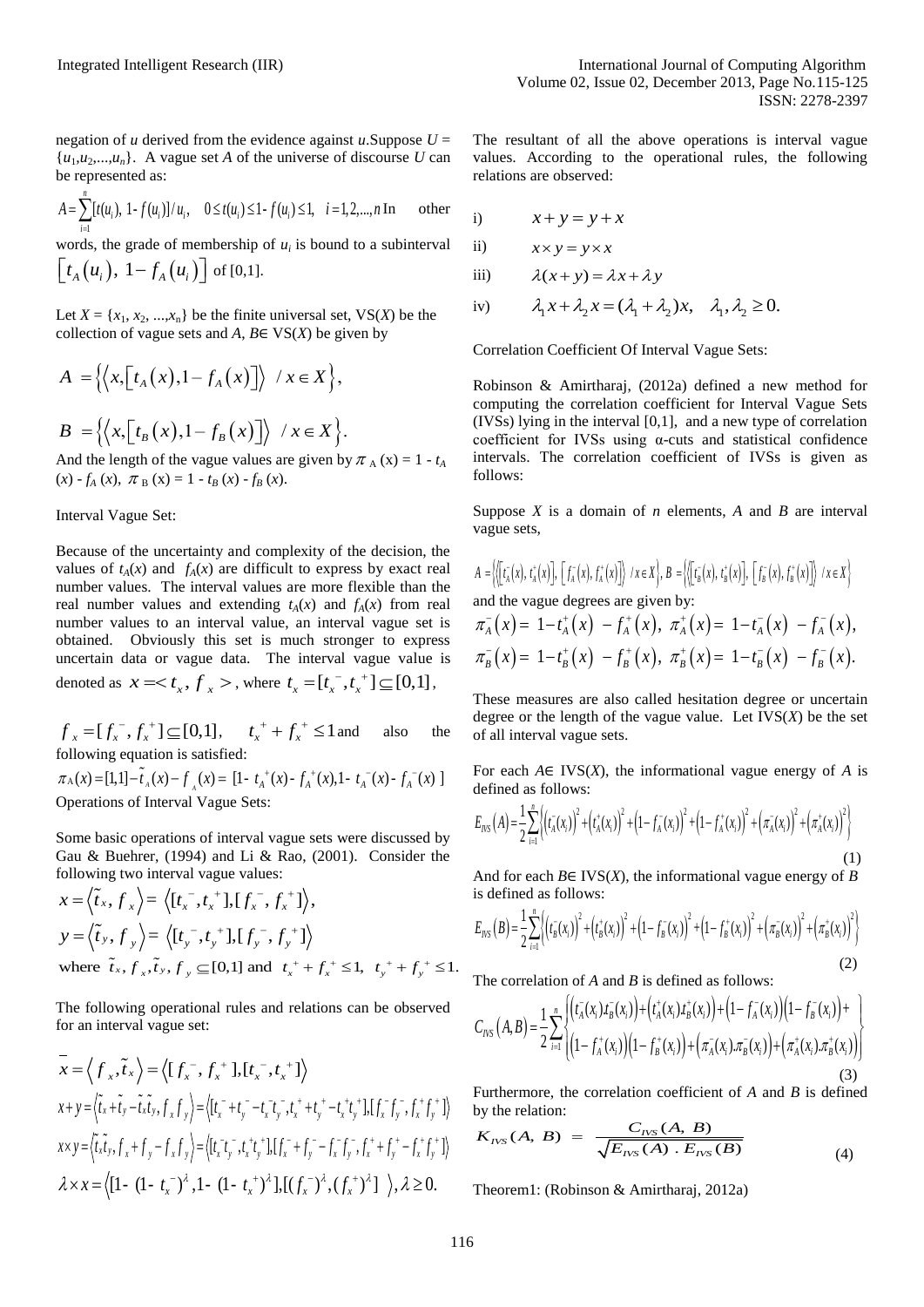For all *A*, *B*∈ IVS(*X*), the correlation coefficient of IVSs satisfies:

(i) 
$$
K_{IVS}(A, B) = K_{IVS}(B, A)
$$
.  
\n(ii)  $0 \le K_{IVS}(A, B) \le 1$ .  
\n(iii)  $A = B$  iff  $K_{IVS}(A, B) = 1$ .

Topsis Algorithm for Interval Vague Sets:

In this paper, TOPSIS is used to confirm the order of the evaluation objects with regard to the positive and negative ideal solutions of the multi-attribute problems. A novel TOPSIS algorithm is presented where correlation coefficient is utilized to identify the positive and negative ideal solutions as well as ranking of the best alternatives. In most of the previous TOPSIS works in literature, different forms of distance and similarity functions are used to calculate the closeness coefficient. If near things are related, then distant things, although less related, are related too and in different ways reflecting their integration versus segregation in the data analysis process. Using correlation coefficient is advantageous than using any distance or similarity function because, correlation coefficient preserves the linear relationship between the variables under study. In the TOPSIS model of Liu, (2009) score function was used to identify positive and negative ideal solutions. In the proposed TOPSIS algorithm, correlation coefficient of IVSs is utilized instead of score and accuracy functions to identify the positive and negative ideal solutions.

Table-1:The decision factors involved in the proposed TOPSIS method

| <b>DECISION FACTORS</b>                              | <b>FORMULATION</b>                                                                                     |
|------------------------------------------------------|--------------------------------------------------------------------------------------------------------|
| <b>Decision Alternatives</b>                         | $A = \{A_1, A_2, , A_n\}$                                                                              |
| Attribute Set of Interval Vague<br>Values            | $C = \{C_1, C_2, , C_n\}$                                                                              |
| Individual Interval Vague<br>Value                   | $\phi_{ij} = \langle t_{ij}, f_{ij} \rangle, t_{ij}^{+} + f_{ij}^{+} \leq 1$                           |
| Decision Alternative satisfying<br>the Attribute     | $\tilde{t}_{ij} = \begin{bmatrix} t_{ii}^-, t_{ii}^+ \end{bmatrix} \subseteq [0,1]$                    |
| Decision Alternative not<br>satisfying the Attribute | $f_{ii} = \left[f_{ii}^-, f_{ii}^+\right] \subseteq [0,1]$                                             |
| <b>Attribute Weights</b>                             | $W = (w_1, w_2, , w_n),$<br>$w_j = \langle \tilde{t}_{wj}, f_{wj} \rangle, t_{wj}^+ + f_{wj}^+ \leq 1$ |
| Truth Membership of Attribute<br>Weights             | $\widetilde{t}_{wj} = \left  t_{wj}^-, t_{wj}^+ \right  \subseteq [0,1]$                               |
| False Membership of Attribute<br>Weights             | $f_{wi} = \left[ f_{wi}^-, f_{wi}^+ \right] \subseteq [0,1]$                                           |
| <b>Decision Matrix</b>                               | $B=\left(\phi_{ij}\right)_{\rm{max}}$                                                                  |
| <b>Weighted Decision Matrix</b>                      | $B=\left(b_{ij}\right)_{m\times n}$                                                                    |



Suppose *A* and *B* are interval vague sets each  
\n
$$
A = \left\langle \left[ t_{A}^{T}(x), t_{A}^{+}(x) \right], \left[ f_{A}^{-}(x), f_{A}^{+}(x) \right] \right\rangle / x \in X \right\rangle, B = \left\langle \left[ t_{B}^{T}(x), t_{B}^{+}(x) \right], \left[ f_{B}^{-}(x), f_{B}^{+}(x) \right] \right\rangle / x \in X \right\rangle, \text{ with\ncorre}
$$

Then the distance between the interval vague sets *A* and *B* is

defined as follows:  
\n
$$
d(A,B) = \frac{1}{4n} \sum_{i=1}^{n} \left( \left| t_A^-(x_i) - t_B^-(x_i) \right| + \left| t_A^+(x_i) - t_B^+(x_i) \right| + \left| f_A^-(x_i) - f_B^-(x_i) \right| + \left| f_A^+(x_i) - f_B^+(x_i) \right| + \left| \pi_A^-(x_i) - \pi_B^-(x_i) \right| + \left| \pi_A^+(x_i) - \pi_B^+(x_i) \right| \right)
$$
\n(5)

The weighted attribute value for the decision matrix  $B = (\phi_{ij})_{m \times n}$  of each interval vague value  $\phi_{ij}$  is given as follows:

follows:  
\n
$$
b_{ij} = w_j \phi_{ij} = \left\langle \tilde{t}_{b_{ij}}, f_{b_{ij}} \right\rangle = \left\langle \left[ t_{b_{ij}}^-, t_{b_{ij}}^+ \right], \left[ f_{b_{ij}}^-, f_{b_{ij}}^+ \right] \right\rangle,
$$
\n(6)  
\nWhere,  $\tilde{t}_{bij} = \left[ t_{ij}^- t_{wj}^-, t_{ij}^+ t_{wj}^+ \right],$   
\n
$$
f_{bij} = \left[ f_{ij}^- + f_{wj}^- - f_{ij}^- f_{wj}^-, f_{ij}^+ + f_{wj}^+ - f_{ij}^+ f_{wj}^+ \right],
$$

The positive ideal solution is the best solution that is assumed  $(V^+)$ . Each indicator value is the best value of the optional schemes.

(8)

The interval vague set positive ideal solution  $V^+$  is given as:  $\max_i i = \max_i (k_{ij})$  $\begin{split} & \max \_\ \ i = \max_i \big( k_{ij} \, \big) \ & V^+ = \Big\langle [ t_{V_j^+}^-, t_{V_j^+}^+] , [ \, f_{V_j^+}^-, f_{V_j^+}^+] \Big\rangle = \Big\langle [ t_{b_{ij}^{\max}}, t_{b_{ij}^{\max}}^+] , [ \, f_{b_{ij}^{\max}}, f_{b_{ij}^{\max}}^+] \Big\rangle, \end{split}$  $\begin{pmatrix} i & 0 \\ 0 & 0 \end{pmatrix}$ <br>+ =  $\begin{pmatrix} f^- & f^+ & 1 \\ 0 & f^+ & 1 \end{pmatrix}$  =  $\begin{pmatrix} f^- & f^+ & 1 \\ 0 & f^+ & 1 \end{pmatrix}$  $\begin{split} &\textbf{u}\textbf{x}\_\_i=\max_i\left(k_{_{ij}}\right)\ =&\left\langle[t_{\textbf{V}_i^+}^-,t_{\textbf{V}_i^+}^+\textbf{I},\textbf{I}_{\textbf{V}_i^+}^-,f_{\textbf{V}_i^+}^+\textbf{I}\right\rangle=\left\langle[t_{\textbf{b}_{\text{grav}}^{\text{max}}},t\right\rangle\ \end{split}$ (9)

where  $b_{ij}^{\text{max}}$  refers to the  $b_{ij}$  corresponding to the maximum value obtained from the correlation coefficient  $k_{ij}$  between each  $b_{ij}$  and  $\tilde{r}^+ = ([1,1],[0,0])$ .

The negative ideal solution is another worst solution that is assumed  $(V^-)$ . Each indicator value is the worst value of the optional projects.

The interval vague set negative ideal solution  $V^-$  is given as:  $\min$ *<sub><i>i*</sub></sup>  $i = \min$ <sub>*i*</sub></sup> $(k_{ij})$  $\begin{split} & {\min\_i = \min_{i} \Big( k_{ij} \Big)} \ & V^{-} \! = \! \Big\langle [ t^{-}_{V^{-}_j}, t^{+}_{V^{-}_j}] , [ f^{-}_{V^{-}_j}, f^{+}_{V^{-}_j}] \Big\rangle \! = \! \Big\langle [ t^{-}_{b^{\min}_{ij}}, t^{+}_{b^{\min}_{ij}}] , [ f^{-}_{b^{\min}_{ij}}, f^{+}_{b^{\min}_{ij}}] \Big\rangle, \end{split}$  $\begin{split} & {\min\_i = \min_i\Big(k_{ij}\,\Big)} \\ & V^- = \Big\langle [t^-_{V^-_j},t^+_{V^-_j}],[f^-_{V^-_j},f^+_{V^-_j}] \Big\rangle = \Big\langle [t^-_{b_{ij}^{\min}},t^+_{b_{ij}^{\min}},[,f^-_{b_{ij}^{\min}},f^+_{b_{ij}^{\min}}]\Big\rangle, \end{split}$ (10)

where  $b_{ij}^{\min}$  refers to the  $b_{ij}$  corresponding to the minimum value obtained from the correlation coefficient  $k_{ij}$  between each  $b_{ij}$  and  $\tilde{r}^+ = ([1,1],[0,0])$ .  $V^+$  and  $V^-$  are compared with each interval vague value in the original project set. The correlation coefficient is used to confirm the order of the alternatives.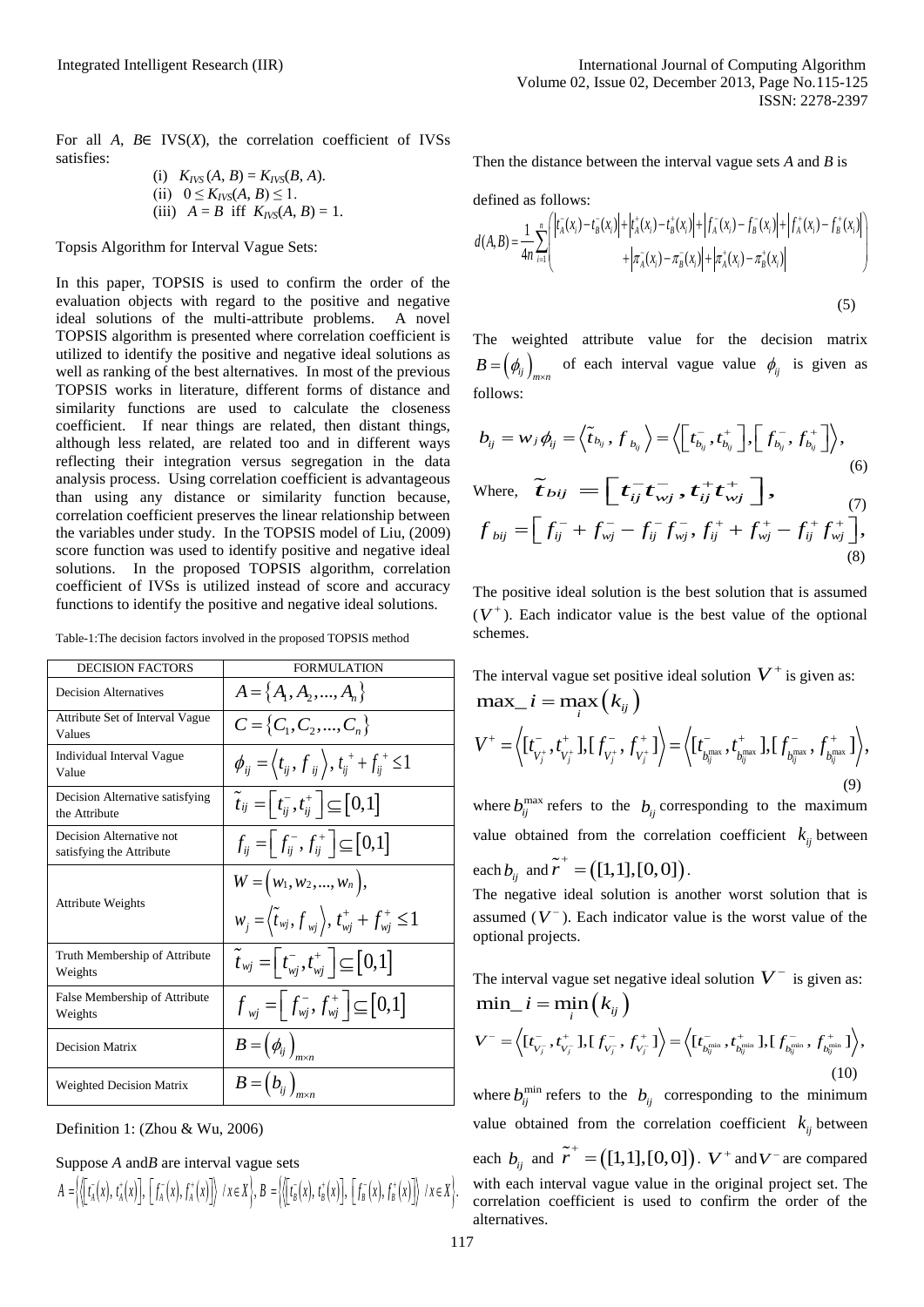Model-1: The TOPSIS Algorithm with correlation coefficient of IVSs for bothIdealSolutions & Closeness Coefficient

Step-1: Calculate the weighted attribute value  $b_{ij} = w_j \phi_{ij}$ of each interval vague value given in the decision matrix  $B = \left(\phi_{\!\scriptscriptstyle ij}\right)_{\!\scriptscriptstyle m \times n}$  .

Step-2: Calculate the Correlation coefficient  $k_{ij}$  between the individual interval vague values and the perfect positive vague value  $\tilde{r}^+ = ([1,1],[0,0]),$ and form the corresponding correlation coefficient matrix  $K = (k_{ij})_{m \times n}$ :

$$
\mathbf{A} = (k_{ij})_{m \times n}:
$$
  

$$
k_{ij} = k_{NSS}(b_{ij}, \tilde{r}^+) = \frac{C_{NSS}(b_{ij}, \tilde{r}^+)}{\sqrt{E_{NSS}(b_{ij}) . E_{NSS}(\tilde{r}^+)}}
$$

- Step-3: Confirm the positive ideal solution  $V^+$  and the negative ideal solution  $V^-$  of the evaluation object based on the calculated Correlation coefficient  $k_{ij}$ .
- Step-4: Calculate the correlation coefficient between each value  $b_{ij}$  and the positive ideal solution, as follows:<br> $C_{IVS}(b_{ij}, V^+)$

$$
k_i^+(b_{ij}, V^+) = \frac{C_{\text{IVS}}(b_{ij}, V^+)}{\sqrt{E_{\text{IVS}}(b_{ij}) . E_{\text{IVS}}(V^+)}}
$$

Step-5: Calculate the correlation coefficient between each value  $b_{ij}$  and the negative ideal solution, as follows:<br> $C_{IVS}(b_{ij}, V^-)$ 

$$
k_i^-(b_{ij}, V^-) = \frac{C_{\text{IVS}}(b_{ij}, V^-)}{\sqrt{E_{\text{IVS}}(b_{ij}) . E_{\text{IVS}}(V^-)}}
$$

Step-6: Confirm the relative adjacent degree and rank the alternatives based on the highest degree.The relative adjacent degree of the evaluation object and the ideal solution is:

$$
D_i = \frac{K_i^-}{K_i^+ + K_i^-} \quad i = 1, 2, \dots, m \tag{11}
$$

Where  $K_i^- = 1 - k_i^-$  and  $K_i^+ = 1 - k_i^+$ .

(With regard to the relative adjacency relationship in analyzing how linearly the objects are interrelated, requires the computational property  $K_i^- = 1 - k_i^-$  and  $K_i^+ = 1 - k_i^+$ , with respect to the maximum value 1)

Model-2: The TOPSIS Algorithm with correlation coefficient of IVSs for bothIdeal Solutions andDistance Function for Closeness Coefficient

Step-1: Calculate the weighted attribute value  $b_{ij} = w_j \phi_{ij}$  of each interval vague value given in the decision matrix  $B = \left(\phi_{ij}\right)_{m \times n}$ .

Step-2: Calculate the Correlation coefficient  $k_{ij}$  between the individual interval vague values and the perfect positive vague

value  $\tilde{r}^+ = ([1,1],[0,0])$ , and form the corresponding correlation coefficient matrix  $K = (k_{ij})_{m \times n}$ where

$$
k_{ij} = k_{INS}(b_{ij}, \tilde{r}^{+}) = \frac{C_{INS}(b_{ij}, \tilde{r}^{+})}{\sqrt{E_{INS}(b_{ij}) . E_{INS}(\tilde{r}^{+})}}
$$

Step-3: Confirm the positive ideal solution  $V^+$  and the negative ideal solution  $V^-$  of the evaluation object based on the calculated correlation coefficient  $k_{ij}$ .

Step-4: Calculate the distance between each value  $b_{ii}$  and the positive ideal solution (equation 5).

Step-5: Calculate the distance between each value  $b_{ij}$  and the negative ideal solution (equation 5).

Step-6: Confirm the relative adjacent degree and rank alternatives based on the highest degree.

The relative adjacent degree of the evaluation object and the ideal solution is:

$$
A_i = \frac{d_i^{\, -}}{d_i^{\, +} + d_i^{\, -}} \, i = 1, 2, \dots, m \tag{12}
$$

Numerical Illustration

A college intends to select a person for the position of Assistant Professor. Four aspects of the candidate are evaluated by experts,which are as follows:

 $C_1$ -Moral quality,  $C_2$ -Professional ability,  $C_3$  - Creative ability,

|  |  | /(0.65,0.72],[0.22,0.27]) ([0.52,0.63].[0.16,032]) ([0.62,0.71].[0.23,0.28]) ([0.32,0.43].[0.21,0.29])                                                                                                          |  |
|--|--|-----------------------------------------------------------------------------------------------------------------------------------------------------------------------------------------------------------------|--|
|  |  | $\begin{array}{ l } \hline \texttt{[0.46, 0.52],[0.34, 0.41]} \hline \texttt{[0.73, 0.81],[0.12, 0.18]} \hline \texttt{[0.56, 0.61],[0.25, 0.29]} \hline \texttt{[0.41, 0.51],[0.24, 0.38]} \hline \end{array}$ |  |
|  |  | $\bar{B}$ = (0.52,0.60),[0.33,0.40]) (0.33,0.45],[0.26,0.41]) (0.62,0.76],[0.13,0.21]) ([0.53,0.62],[0.27,0.31]) $\big $                                                                                        |  |
|  |  | ([0.44,0.53],[0.30,0.45]) ([0.38,0.50],[0.27,0.35]) ([0.43,0.64],[0.24,0.32]) ([0.61,0.72],[0.17,0.21])                                                                                                         |  |
|  |  | $(0.51, 0.58], [0.35, 0.40])$ $(0.64, 0.80], [0.13, 0.19]$ $(0.38, 0.58], [0.22, 0.38])$ $(0.58, 0.65], [0.23, 0.31])$                                                                                          |  |

$$
B = \begin{pmatrix} ([0.195, 0.288], [0.610, 0.708]) & ([0.312, 0.441], [0.244, 0.456]) \\ ([0.138, 0.208], [0.670, 0.764]) & ([0.438, 0.567], [0.208, 0.344]) \\ ([0.156, 0.240], [0.665, 0.760]) & ([0.198, 0.315], [0.334, 0.528]) \\ ([0.132, 0.212], [0.650, 0.780]) & ([0.228, 0.350], [0.343, 0.480]) \\ ([0.153, 0.232], [0.675, 0.760]) & ([0.384, 0.560], [0.217, 0.352]) \\ ([0.372, 0.497], [0.384, 0.496]) & ([0.096, 0.172], [0.605, 0.716]) \\ ([0.372, 0.471], [0.400, 0.503]) & ([0.123, 0.204], [0.635, 0.724]) \\ ([0.372, 0.532], [0.304, 0.447]) & ([0.159, 0.248], [0.635, 0.724]) \\ ([0.288, 0.448], [0.392, 0.524]) & ([0.174, 0.260], [0.615, 0.724]) \\ ([0.280, 406], [0.376, 0.566]) & ([0.174, 0.260], [0.615, 0.724]) \end{pmatrix}
$$

C4- Knowledge range.

The experts provide evaluation data and weights to each aspect and they are all denoted by an interval vague value, namely, the interval number of the support degree given, and the interval number of the object degree, also given.The evaluation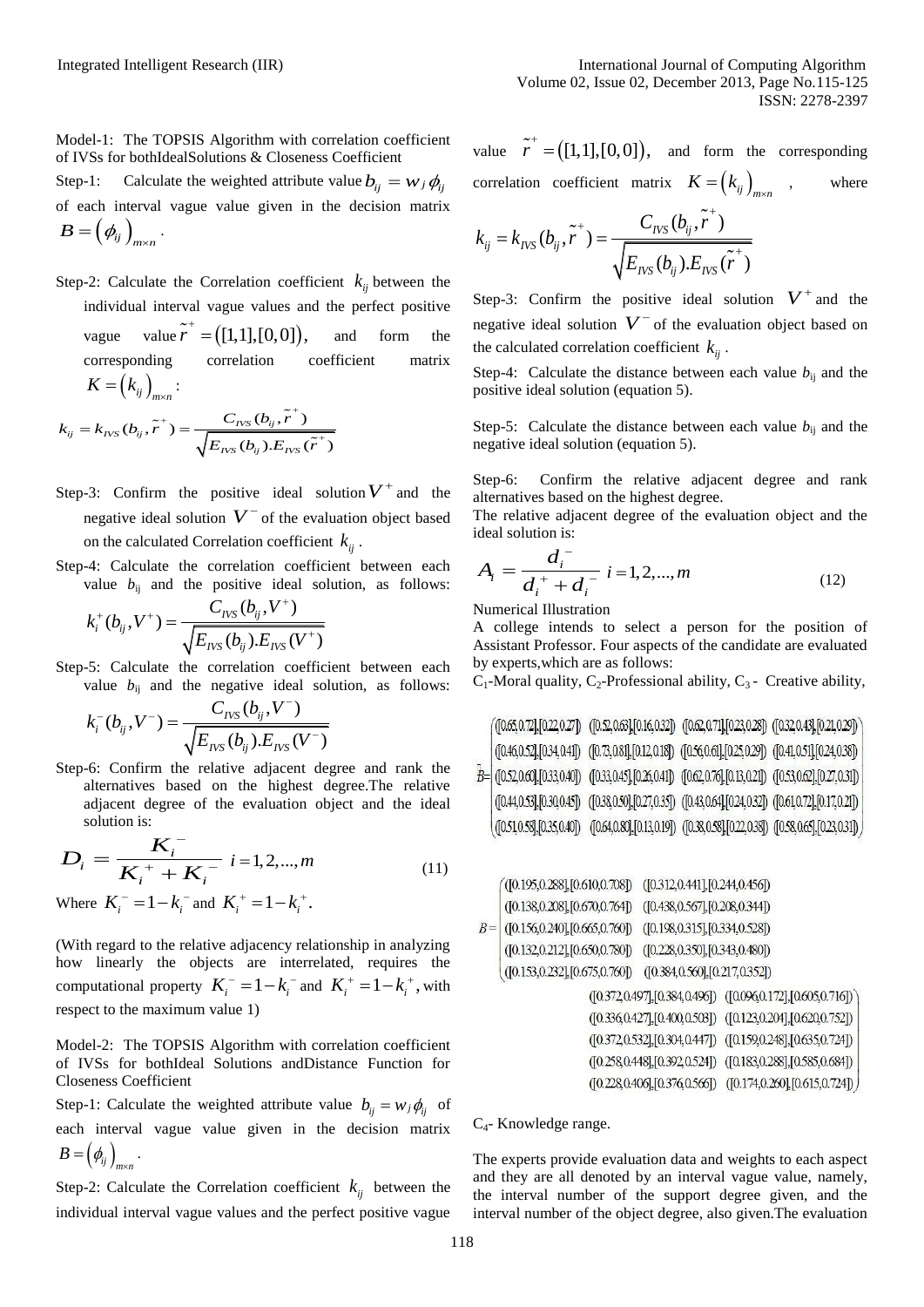data and attribute weight are shown as follows. The order of the 5 candidates must be confirmed.

The evaluation data of different candidates given by experts are as follows:

|  | $(k_{11} k_{12} k_{13} k_{14})$ |  |  | $\boxed{0.3370}$ 0.6079 0.6717 0.1877                                                                    |  |
|--|---------------------------------|--|--|----------------------------------------------------------------------------------------------------------|--|
|  |                                 |  |  | $\begin{vmatrix} k_{21} & k_{22} & k_{23} & k_{24} \end{vmatrix}$ 0.2299 0.7905 0.6098 0.2230            |  |
|  |                                 |  |  | $ K_{ij}  =  k_{51} \ k_{52} \ k_{53} \ k_{54}  =  0.2629 \ \ 0.4127 \ \ \overline{ 0.7063 } \ \ 0.2799$ |  |
|  |                                 |  |  | $\begin{vmatrix} k_{41} & k_{42} & k_{43} & k_{44} \end{vmatrix}$ 0.2277 0.4766 0.5517 0.3362            |  |
|  |                                 |  |  | $\begin{vmatrix} k_{51} & k_{52} & k_{53} & k_{54} \end{vmatrix}$ 0.2549 0.7468 0.4902 0.3002            |  |

The attribute weight given by the experts as follows:

 $W = \{(0.3, 0.4], [0.5, 0.6], ([0.60.7], [0.10.2]), ([0.60.7], [0.20.3]), ([0.30.4], [0.50.6])\}$ 

Algorithm usingModel-1

Step-1:Calculate the weighted  $b_{ij}$  as in equations (5.2) to (5.4) from the decision matrix *B*

$$
\tilde{b}_{ij} = w_j \pmb{\phi}_{\!}
$$

 $f<sub>b</sub>$ 

 $\overline{M}$ 

Where,

\n
$$
t_{b_{ij}} = \left\langle \left[ t_{ij}^- t_{mj}^- , t_{ij}^+ t_{mj}^+ \right] \right\rangle, f_{b_{ij}} = \left\langle \left[ f_{ij}^- + f_{mj}^- - f_{ij}^- f_{mj}^-, f_{ij}^+ + f_{mj}^+ - f_{ij}^+ + f_{mj}^+ \right] \right\rangle,
$$
\n
$$
\tilde{t}_{b_{11}} = \left( \left[ t_{i1}^- t_{w1}^-, t_{i1}^+ t_{w1}^+ \right] \right) = \left( \left[ (0.65)(0.3), (0.72)(0.4) \right] \right) = \left( \left[ 0.195, 0.288 \right] \right)
$$

Similarly the other values can be calculated and are given as follows:

Step-2: Calculate the Correlation coefficient  $k_{ij}$  between the individual interval vague values  $b_{ij}$  of the matrix *B*and the perfect positive vague value  $\tilde{r}^+ = ([1,1],[0,0])$ : Consider the interval vague value

Consider the interval<br>  $b_{11} = ([0.195, 0.288], [0.610, 0.704]).$ 

$$
b_{11} = ([0.195, 0.288], [0.610, 0.704]).
$$
  
\n
$$
E_{\text{NS}}(b_{11}, b_{11}) = 0.5134, E_{\text{NS}}(\tilde{r}^*, \tilde{r}^*) = 1, C_{\text{NS}}(b_{11}, \tilde{r}^*) = 0.2415, k_{\text{NS}}(b_{11}, \tilde{r}^*) = 0.3370.
$$
  
\nHence  $k_{11} = 0.3370.$ 

Similarly the correlation coefficient for all the other entries can be calculated.

(The positive ideal solution is boxed and the negative ideal solution underlined)

Step-3: Confirm the ideal solution and the negative solution of the evaluation object.The vague set positive ideal solution *V* and the negative ideal solution  $V^-$  are shown as follows:

$$
ISSN: 2278-2397
$$
\n
$$
V^+ = \left\{ \left[ \left[ 0.195, 0.288 \right], \left[ 0.610, 0.704 \right] \right), \left[ \left[ 0.438, 0.567 \right], \left[ 0.208, 0.344 \right] \right], \left[ \left[ 0.183, 0.288 \right], \left[ 0.585, 0.684 \right] \right] \right\}
$$
\n
$$
V^- = \left\{ \left[ \left[ 0.132, 0.212 \right], \left[ 0.650, 0.780 \right], \left[ \left[ 0.198, 0.315 \right], \left[ 0.334, 0.528 \right] \right], \left[ 0.585, 0.684 \right] \right\}
$$
\n
$$
V^- = \left\{ \left[ \left[ 0.132, 0.212 \right], \left[ 0.650, 0.780 \right], \left[ \left[ 0.198, 0.315 \right], \left[ 0.334, 0.528 \right] \right], \left[ 0.066, 0.172 \right], \left[ 0.605, 0.716 \right] \right\}
$$

 $V^- = \frac{1}{2}$ 

 $([0.228, 0.406], [0.376, 0.566]), ([0.096, 0.172], [0.605, 0.716])$ 

Step-4: Calculate the correlation coefficient between each interval vague value of the matrix *B* and the positive ideal solution,<br>  $E_{NS}(b_{ij}) = \frac{1}{2} \sum_{i=1}^{n} \left( (t_{b_{ij}}^{\text{T}})^2 + (t_{b_{ij}}^{\text{T}})^2 + (1 - f_{b_{ij}}^{\text{T}})^2 + (1 - f_{b_{ij}}^{\text{T}})^2 + (\pi_{b_{ij}}^{\text{T}})^2 \right)$ solution,

solution,  

$$
E_{NSS}(b_{ij}) = \frac{1}{2} \sum_{j=1}^{n} \left( (t_{b_{ij}}^{-})^2 + (t_{b_{ij}}^{+})^2 + (1 - f_{b_{ij}}^{-})^2 + (1 - f_{b_{ij}}^{+})^2 + (\pi_{b_{ij}}^{-})^2 + (\pi_{b_{ij}}^{+})^2 \right)
$$

$$
E_{NS}(V^+) = \frac{1}{2} \sum_{j=1}^n \left( (t_{v_j^+}^-)^2 + (t_{v_j^+}^+)^2 + (1 - f_{v_j^+}^-)^2 + (1 - f_{v_j^+}^+)^2 + (\pi_{v_j^+}^-)^2 + (\pi_{v_j^+}^+)^2 \right)
$$
  

$$
C_{NS}(b_{ij}, V^+) = \frac{1}{2} \sum_{j=1}^n \left( (t_{b_{ij}}^-\tau_{v_j^+}) + (t_{b_{ij}}^+\tau_{v_j^+}) + (1 - f_{b_{ij}}^-\right)(1 - f_{v_j^+}^+) + (1 - f_{b_{ij}}^+\right)(1 - f_{v_j^+}^+) + (\pi_{b_{ij}}^-\pi_{v_j^+}^-) + (\pi_{b_{ij}}^+\pi_{v_j^+}^+) \right)
$$

$$
c_{ns}(b_{ij},V^*) = \frac{1}{2} \sum_{j=1}^{N} \left( (t_{b_{ij}}^T t_{v_j}^T) + (t_{b_{ij}}^* t_{v_j}^T) + (1 - f_{b_{ij}}^T)(1 - f_{v_j}^T) + (1 - f_{b_{ij}}^T)(1 - f_{v_j}^T) + (\pi_{b_{ij}}^T \pi_{v_j}^T) + (\pi_{b_{ij}}^T \pi_{v_j}^T) + (\pi_{b_{ij}}^T \pi_{v_j}^T) + (\pi_{b_{ij}}^T \pi_{v_j}^T) + (\pi_{b_{ij}}^T \pi_{v_j}^T) + (\pi_{b_{ij}}^T \pi_{v_j}^T) + (\pi_{b_{ij}}^T \pi_{v_j}^T) + (\pi_{b_{ij}}^T \pi_{v_j}^T) + (\pi_{b_{ij}}^T \pi_{v_j}^T) + (\pi_{b_{ij}}^T \pi_{v_j}^T) + (\pi_{b_{ij}}^T \pi_{v_j}^T) + (\pi_{b_{ij}}^T \pi_{v_j}^T) + (\pi_{b_{ij}}^T \pi_{v_j}^T) + (\pi_{b_{ij}}^T \pi_{v_j}^T) + (\pi_{b_{ij}}^T \pi_{v_j}^T) + (\pi_{b_{ij}}^T \pi_{v_j}^T) + (\pi_{b_{ij}}^T \pi_{v_j}^T) + (\pi_{b_{ij}}^T \pi_{v_j}^T) + (\pi_{b_{ij}}^T \pi_{v_j}^T) + (\pi_{b_{ij}}^T \pi_{v_j}^T) + (\pi_{b_{ij}}^T \pi_{v_j}^T) + (\pi_{b_{ij}}^T \pi_{v_j}^T) + (\pi_{b_{ij}}^T \pi_{v_j}^T) + (\pi_{b_{ij}}^T \pi_{v_j}^T) + (\pi_{b_{ij}}^T \pi_{v_j}^T) + (\pi_{b_{ij}}^T \pi_{v_j}^T) + (\pi_{b_{ij}}^T \pi_{v_j}^T) + (\pi_{b_{ij}}^T \pi_{v_j}^T) + (\pi_{b_{ij}}^T \pi_{v_j}^T) + (\pi_{b_{ij}}^T \pi_{v_j}^T) + (\pi_{b_{ij}}^T \pi_{v_j}^T) + (\pi_{b_{ij}}^T \pi_{v_j}^T) + (\pi_{b_{ij}}^T \pi_{v_j}^T) + (\pi_{b_{ij}}^T \pi_{v_j}^T)
$$

Where,

Where,  
\n
$$
\pi_{b_{ij}}^-(x) = 1 - t_{b_{ij}}^+(x) - f_{b_{ij}}^+(x),
$$
\n
$$
\pi_{b_{ij}}^+(x) = 1 - t_{b_{ij}}^-(x) - f_{b_{ij}}^-(x).
$$

The entries of  $b_{1j}$  in the matrix *B* and the positive and negative ideal solutions taken in the order  $t^-, t^+, f^-, f^+, \pi^-, \pi^+$  are given as follows:

The entries of  $b_{1j}$  in the matrix *B* 

| $\begin{array}{cccccc} 0.195 & 0.288 & 0.610 & 0.704 & 0.004 & 0.195 \end{array}$ |  |  |
|-----------------------------------------------------------------------------------|--|--|
| $\begin{array}{cccccc} 0.312 & 0.441 & 0.244 & 0.456 & 0.103 & 0.444 \end{array}$ |  |  |
| $\begin{array}{cccc}  0.372 & 0.497 & 0.384 & 0.496 & 0.007 & 0.244  \end{array}$ |  |  |
| $\begin{array}{cccccc} 0.096 & 0.172 & 0.605 & 0.716 & 0.112 & 0.299 \end{array}$ |  |  |

The entries of positive ideal solution  $V^+$ 

| $\begin{array}{ l c c c c c c c } \hline 0.195 & 0.288 & 0.610 & 0.704 & 0.004 & 0.195 \hline \end{array}$ |  |  |
|------------------------------------------------------------------------------------------------------------|--|--|
| $\begin{vmatrix} 0.438 & 0.567 & 0.208 & 0.344 & 0.089 & 0.354 \end{vmatrix}$                              |  |  |
| $\begin{vmatrix} 0.372 & 0.532 & 0.304 & 0.447 & 0.021 & 0.324 \end{vmatrix}$                              |  |  |
| $\begin{bmatrix} 0.183 & 0.288 & 0.585 & 0.684 & 0.028 & 0.232 \end{bmatrix}$                              |  |  |

Calculating the correlation coefficient between the entries of  $b_{1j}$  and the positive ideal solution, the values can be obtained<br>as follows:<br> $E_{NS}(b_{1j}) = 1.8257$ ,  $E_{NS}(V^+) = 1.8174$ ,  $C_{NS}(b_{1j}, V^+) = 1.7984$ as follows: <sup>+</sup>) = 1.8174.  $C_{xx}(b...V^+)$  = 1.

$$
E_{\text{IVS}}(b_{1j}) = 1.8257, \ E_{\text{IVS}}(V^{+}) = 1.8174, \ C_{\text{IVS}}(b_{1j}, V^{+}) = 1.7984
$$
\n
$$
k_{1}^{+} = k_{\text{IVS}}(b_{1j}, V^{+}) = \frac{C_{\text{IVS}}(b_{1j}, V^{+})}{\sqrt{E_{\text{IVS}}(b_{1j}) . E_{\text{IVS}}(V^{+})}} = 0.9873
$$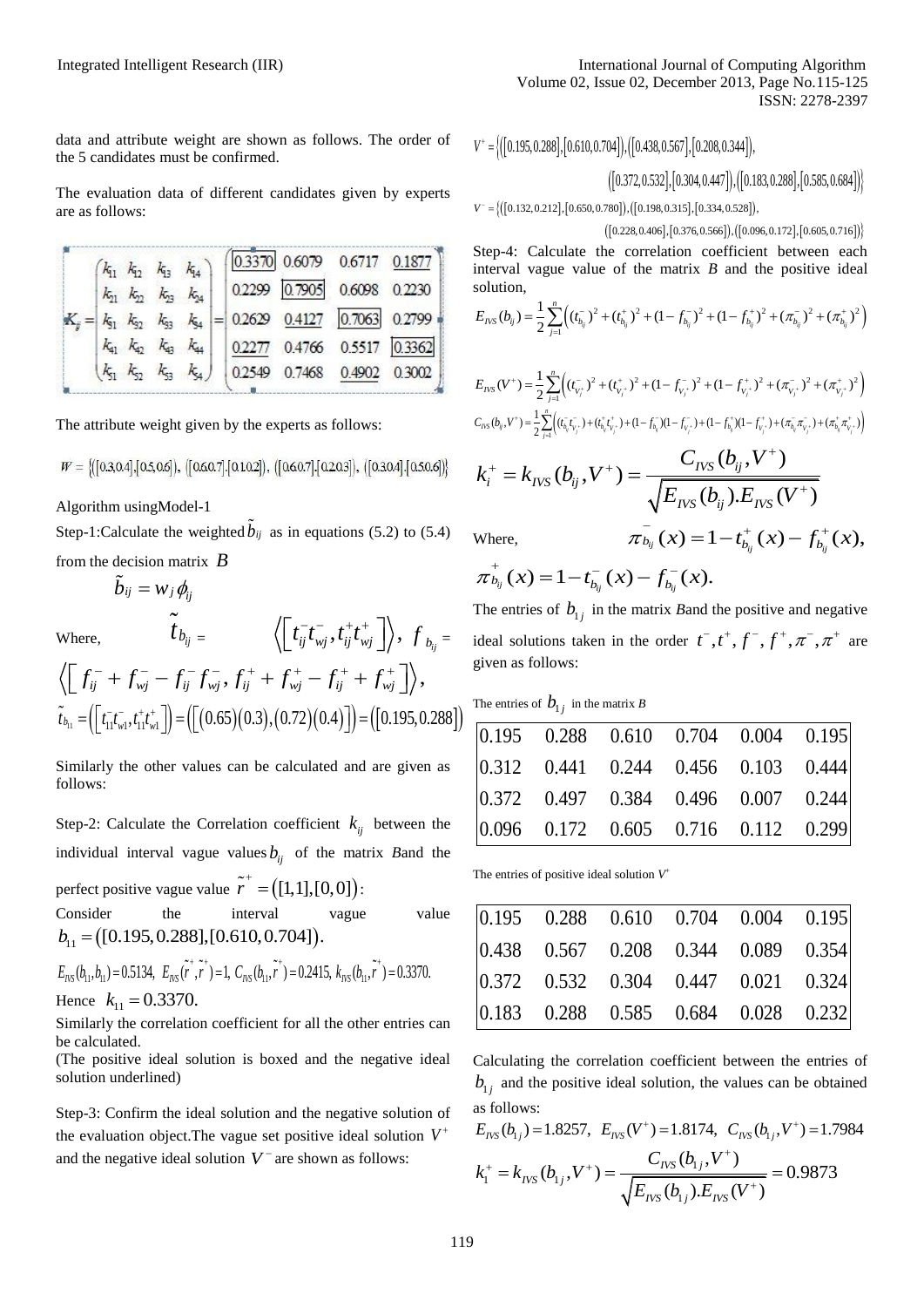Similarly all the correlation coefficients can be calculated, and

given as follows:  
\n
$$
k_2^+ = k_{\text{INS}}(b_{2j}, V^+) = 0.9887
$$
,  
\n $k_3^+ = k_{\text{INS}}(b_{3j}, V^+) = 0.9725$ ,  
\n $k_4^+ = k_{\text{INS}}(b_{4j}, V^+) = 0.9737$ ,  
\n $k_5^+ = k_{\text{INS}}(b_{5j}, V^+) = 0.9892$ .  
\n $K_1^+ = 0.0127$ ,  $K_2^+ = 0.0113$ ,  $K_3^+ = 0.0275$ ,  
\n $K_4^+ = 0.0263$ ,  $K_5^+ = 0.0108$ .  
\nwhere  $K_i^+ = 1 - k_i^+$ .

Step-5:Calculate the correlation coefficient between each interval vague value of the matrix *B* and the negative ideal solution,

$$
\text{ISSN: } 2278-2397
$$
\n
$$
E_{NS}(b_{1j}) = 1.8257, \quad E_{NS}(V^-) = 1.8843, \quad C_{NS}(b_{1j}, V^-) = 1.8248
$$
\n
$$
k_1^- = k_{INS}(b_{1j}, V^-) = \frac{C_{INS}(b_{1j}, V^-)}{\sqrt{E_{NS}(b_{1j}), E_{NS}(V^-)}} = 0.9838
$$

Similarly all the correlation coefficients can be calculated, and

given as follows:  
\n
$$
k_2^- = k_{\text{IVS}}(b_{2j}, V^-) = 0.9689,
$$
  
\n $k_3^- = k_{\text{IVS}}(b_{3j}, V^-) = 0.9879,$   
\n $k_4^- = k_{\text{IVS}}(b_{4j}, V^-) = 0.9937,$   
\n $k_5^- = k_{\text{IVS}}(b_{5j}, V^-) = 0.9725.$   
\n $K_1^- = 0.0162, K_2^- = 0.0311, K_3^- = 0.0121,$   
\n $K_4^- = 0.0063, K_5^- = 0.0275.$   
\nWhere  $K_i^- = 1 - k_i^-$ .

 $\left( (t_{b_n}^{\scriptscriptstyle{-}})^2 + (t_{b_n}^{\scriptscriptstyle{+}})^2 + (1 - f_{b_n}^{\scriptscriptstyle{-}})^2 + (1 - f_{b_n}^{\scriptscriptstyle{+}})^2 + (\pi_{b_n}^{\scriptscriptstyle{-}})^2 + (\pi_{b_n}^{\scriptscriptstyle{+}})^2 \right)$ 1 1  $(b_{ij}) = \frac{1}{2} \sum_{i=1}^n \Bigl( (t_{b_{ij}}^-)^2 + (t_{b_{ij}}^+)^2 + (1 - f_{b_{ij}}^-)^2 + (1 - f_{b_{ij}}^+)^2 + (\pi_{b_{ij}}^-)^2 + (\pi_{b_{ij}}^+)$ **i** Wher  $E_{NS}(b_{ij}) = \frac{1}{2} \sum_{j=1}^{n} \left( (t_{b_{ij}}^{-})^2 + (t_{b_{ij}}^{+})^2 + (1 - f_{b_{ij}}^{-})^2 + (1 - f_{b_{ij}}^{+})^2 + (\pi_{b_{ij}}^{-})^2 + (\pi_{b_{ij}}^{+})^2 \right)$ Step-0

degree  
\n
$$
E_{\text{IVS}}(V^-) = \frac{1}{2} \sum_{j=1}^n \Bigl( (t_{V_j^-}^-)^2 + (t_{V_j^-}^+)^2 + (1 - f_{V_j^-}^-)^2 + (1 - f_{V_j^-}^+)^2 + (\pi_{V_j^-}^-)^2 + (\pi_{V_j^-}^+)^2 \Bigr) \bigg| A_i =
$$
\n
$$
c_{\text{IVS}}(b_{ij}, V^-) = \frac{1}{2} \sum_{j=1}^n \Bigl( (t_{\bar{b}_{ij}} t_{\bar{v}_j}^-) + (t_{\bar{b}_{ij}} t_{\bar{v}_j}^+) + (1 - f_{\bar{b}_{ij}}^-)(1 - f_{\bar{v}_j}^-) + (1 - f_{\bar{b}_{ij}}^+) (1 - f_{\bar{v}_j}^+) + (\pi_{\bar{b}_{ij}}^- \pi_{\bar{v}_j}^-) + (\pi_{\bar{b}_{ij}}^+ \pi_{\bar{v}_j}^+) \Bigr) \bigg| A_1 =
$$
\n
$$
k_i^- = k_{\text{IVS}}(b_{ij}, V^-) = \frac{C_{\text{IVS}}(b_{ij}, V^-)}{\sqrt{E_{\text{IVS}}(b_{ij}) . E_{\text{IVS}}(V^-)}}.
$$
\n
$$
A_2 =
$$

The entries of  $b_{1j}$  in the matrix *B* 

| $\begin{array}{cccc} 0.195 & 0.288 & 0.610 & 0.704 & 0.004 & 0.195 \end{array}$   |  |  |
|-----------------------------------------------------------------------------------|--|--|
| $\begin{array}{cccccc} 0.312 & 0.441 & 0.244 & 0.456 & 0.103 & 0.444 \end{array}$ |  |  |
| $\begin{array}{cccccc} 0.372 & 0.497 & 0.384 & 0.496 & 0.007 & 0.244 \end{array}$ |  |  |
| $\begin{array}{cccccc} 0.096 & 0.172 & 0.605 & 0.716 & 0.112 & 0.299 \end{array}$ |  |  |

The entries of negative ideal solution *V*

| $\begin{array}{cccccc} 0.132 & 0.212 & 0.650 & 0.780 & 0.008 & 0.218 \end{array}$                               |  |  |
|-----------------------------------------------------------------------------------------------------------------|--|--|
| $\begin{array}{cccccc} 0.198 & 0.315 & 0.334 & 0.528 & 0.157 & 0.468 \end{array}$                               |  |  |
| $\begin{array}{cccc} \begin{array}{cccc} 0.228 & 0.406 & 0.376 & 0.566 & 0.028 & 0.396 \end{array} \end{array}$ |  |  |
| $\begin{vmatrix} 0.096 & 0.172 & 0.605 & 0.716 & 0.112 & 0.299 \end{vmatrix}$                                   |  |  |

Calculating the correlation coefficient between the entries of  $b_{1j}$  and the negative ideal solution, the values are obtained as follows:

Step-6: Confirm the relative adjacent degree and rank alternatives based on the highest degree. The relative adjacent degree of the evaluation object and the ideal solution are:

$$
A_{i} = \frac{K_{i}^{2}}{K_{i}^{2} + K_{i}^{-}} i = 1, 2, ..., m
$$
  
\n
$$
A_{1} = \frac{K_{1}^{2}}{K_{1}^{2} + K_{1}^{-}} = 0.5605,
$$
  
\n
$$
A_{2} = \frac{K_{2}^{2}}{K_{2}^{2} + K_{2}^{-}} = 0.7335,
$$
  
\n
$$
A_{3} = \frac{K_{3}^{2}}{K_{3}^{2} + K_{3}^{-}} = 0.3055,
$$
  
\n
$$
A_{4} = \frac{K_{4}^{2}}{K_{4}^{2} + K_{4}^{-}} = 0.1932,
$$
  
\n
$$
A_{5} = \frac{K_{5}^{2}}{K_{5}^{2} + K_{5}^{-}} = 0.7180.
$$

*i K*

 $\overline{a}$ 

Ranking alternatives based on the relative adjacent degree, it follows that:

$$
A_2 > A_5 > A_1 > A_3 > A_4.
$$

Hence  $A_2$  is the best alternative.

Algorithm using Model-2:

Step-1 to Step-3 of the numerical illustration for Model-2 is same as that of the numerical illustration for Model-1, which is clear from the algorithm given for both models.

Step-4:Calculate the distance between each interval vague

value of the matrix *B* and the positive ideal solution,  

$$
d_i^+ = \frac{1}{4n} \sum_{j=1}^n ( \left| t_{b_j}^--t_{v_j}^- \right| + \left| t_{b_j}^+-t_{v_j}^+ \right| + \left| f_{b_j}^--f_{v_j}^+ \right| + \left| f_{b_j}^+-f_{v_j}^+ \right| + \left| \pi_{b_j}^--\pi_{v_j}^- \right| + \left| \pi_{b_j}^+-\pi_{v_j}^+ \right| \right)
$$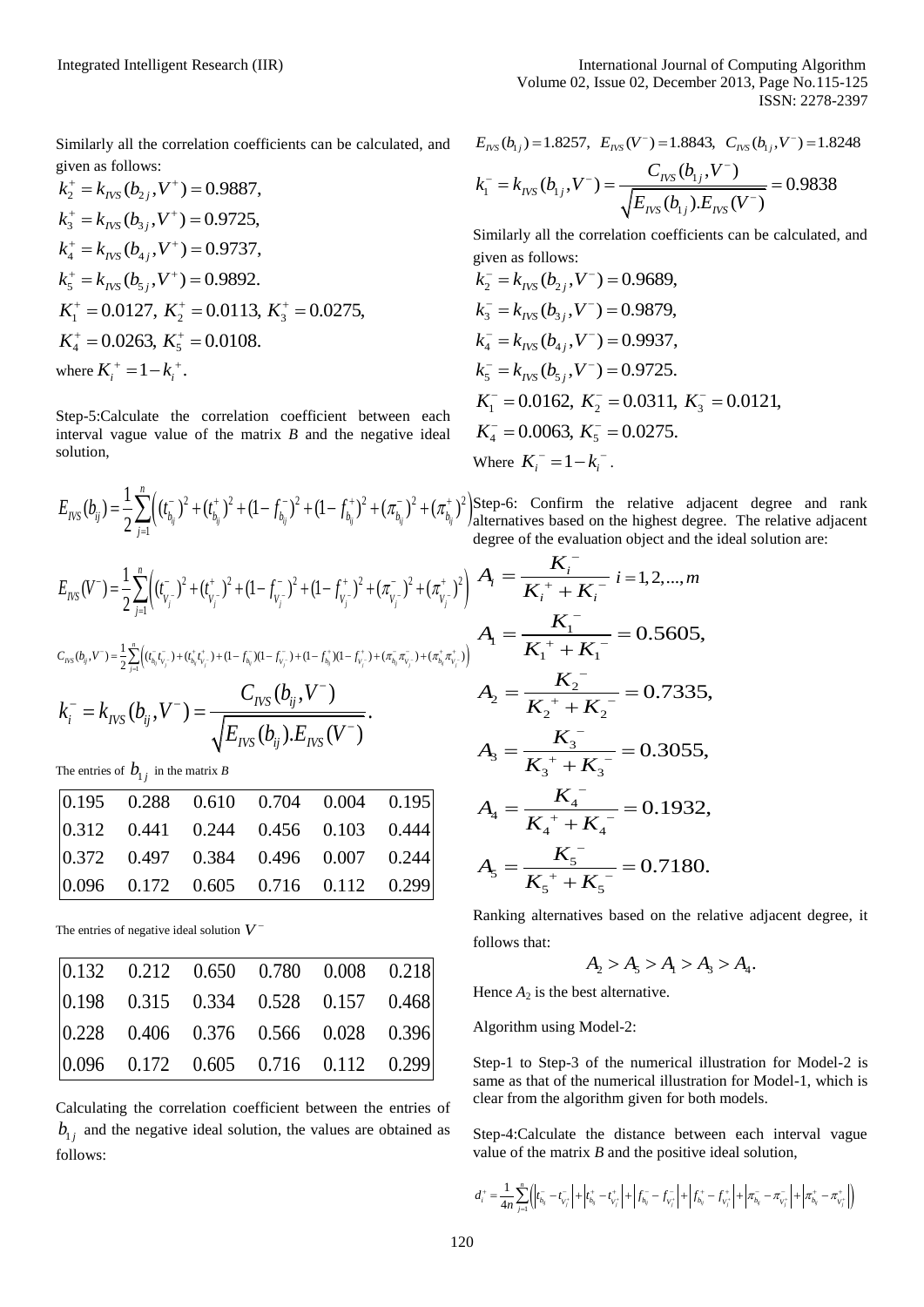$$
d_1^+ = d_1^+(b_{1j}, V^+) = 0.0730,
$$
  
\n
$$
d_2^+ = d_2^+(b_{2j}, V^+) = 0.0606,
$$
  
\n
$$
d_3^+ = d_3^+(b_{3j}, V^+) = 0.1244,
$$
  
\n
$$
d_4^+ = d_4^+(b_{4j}, V^+) = 0.0955,
$$
  
\n
$$
d_5^+ = d_5^+(b_{5j}, V^+) = 0.0704.
$$

Step-5:Calculate the distance between each interval vague value of the matrix *B* and the negative ideal solution,

$$
d_i^- = \frac{1}{4n} \sum_{j=1}^n \left( \left| t_{b_j}^- - t_{v_j}^- \right| + \left| t_{b_j}^+ - t_{v_j}^+ \right| + \left| f_{b_j}^- - f_{v_j}^- \right| + \left| f_{b_j}^+ - f_{v_j}^+ \right| + \left| \pi_{b_j}^- - \pi_{v_j}^- \right| + \left| \pi_{b_j}^+ - \pi_{v_j}^+ \right| \right) \text{define}
$$
\n
$$
d_i^- = \frac{1}{4n} \sum_{j=1}^n \left( \left| t_{b_j}^- - t_{v_j}^- \right| + \left| t_{b_j}^+ - t_{v_j}^+ \right| + \left| f_{b_j}^- - f_{v_j}^- \right| + \left| f_{b_j}^+ - f_{v_j}^- \right| + \left| \pi_{b_j}^- - \pi_{v_j}^- \right| + \left| \pi_{b_j}^+ - \pi_{v_j}^+ \right| \right) \text{ define}
$$

$$
d_1^- = d_1^-(b_{1j}, V^-) = 0.0784,
$$
  
\n
$$
d_2^- = d_2^-(b_{2j}, V^-) = 0.1054,
$$
  
\n
$$
d_3^- = d_3^-(b_{3j}, V^-) = 0.0643,
$$
  
\n
$$
d_4^- = d_4^-(b_{4j}, V^-) = 0.0473,
$$
  
\n
$$
d_5^- = d_5^-(b_{5j}, V^-) = 0.0901.
$$

Step-6: Confirm the relative adjacent degree and rank alternatives based on the highest degree. The relative adjacent degree of the evaluation object and the ideal solution are:

$$
A_{i} = \frac{d_{i}^{2}}{d_{i}^{2} + d_{i}^{2}} i = 1, 2, ..., m
$$
  
\n
$$
A_{1} = \frac{d_{1}^{2}}{d_{1}^{2} + d_{1}^{2}} = 0.5178,
$$
  
\n
$$
A_{2} = \frac{d_{2}^{2}}{d_{2}^{2} + d_{2}^{2}} = 0.6349,
$$
  
\n
$$
A_{3} = \frac{d_{3}^{2}}{d_{3}^{2} + d_{3}^{2}} = 0.3407,
$$
  
\n
$$
A_{4} = \frac{d_{4}^{2}}{d_{4}^{2} + d_{4}^{2}} = 0.3312,
$$
  
\n
$$
A_{5} = \frac{d_{5}^{2}}{d_{5}^{2} + d_{5}^{2}} = 0.5614.
$$

Ranking the alternatives based on the relative adjacent degree, it follows that:

$$
A_2 > A_5 > A_1 > A_3 > A_4.
$$

Hence  $A_2$  is the best alternative.

Comparison of Proposed Topsis with Existing Ranking Methods. The proposed TOPSIS algorithm is compared with the previous methods of score and accuracy functions and presented as follows:

Definition 2: (Chen & Tan, 1994) Let  $A = \langle \begin{bmatrix} t_{ij}^-, t_{ij}^+ \end{bmatrix}, \begin{bmatrix} f_{ij}^-, f_{ij}^+ \end{bmatrix} \rangle$  be an interval vague value. Then the score function for the interval vague value *A* is *i*<sub>*ij*</sub> + *t*<sub>*ij*</sub>  $f_{ij}^-$  + *f*<sub>*ij*</sub> + *f*<sub>*ij*</sub>

defined as: 
$$
S_{ij} = \frac{t_{ij}^- + t_{ij}^+}{2} - \frac{f_{ij}^- + f_{ij}^+}{2}
$$
  
Definition 3: (Hong & Choi, 2000) (13)

Let  $A = \langle \begin{bmatrix} t_{ij}^-, t_{ij}^+ \end{bmatrix}, \begin{bmatrix} f_{ij}^-, f_{ij}^+ \end{bmatrix} \rangle$  be an interval vague value.

Then the score function for the interval vague value A is  
defined as: 
$$
H_{ij} = \frac{t_{ij}^- + t_{ij}^+}{2} + \frac{f_{ij}^- + f_{ij}^+}{2}
$$
(14)

Xu, (2007e) also defined a same kind of function for IVIFSs and named it accuracy function which is given as follows: Definition 4: (Xu, 2007)

Let  $A = \langle [a, b], [c, d] \rangle$  be an interval valued intuitionistic fuzzy number. Then the accuracy function for the interval

valued intuitionistic fuzzy number A is defined as follows:  
\n
$$
H(A) = \frac{a+b+c+d}{2}
$$
\n(15)

Definition 5: (Liu, 2009)

Let  $A = \langle \left[ t_{ij}^-, t_{ij}^+ \right], \left[ f_{ij}^-, f_{ij}^+ \right] \rangle$  be an interval vague value. defined as follows:

Then the score function for the interval vague value *A* is defined as follows:  
\n
$$
L_{ij} = (t_{ij}^* + t_{ij}^* . \pi_{ij}^*) - (f_{ij}^* + f_{ij}^* . \pi_{ij}^*) = (t_{ij}^* - f_{ij}^*) (1 + \pi_{ij}^*)
$$
\n(16)

Where,

Where,  

$$
t_{ij}^* = \frac{t_{ij}^- + t_{ij}^+}{2}
$$
,  $f_{ij}^* = \frac{f_{ij}^- + f_{ij}^+}{2}$ ,  $\pi_{ij}^* = \frac{\pi_{ij}^- + \pi_{ij}^+}{2}$ .

Nayagam et al,  $(2011)$  proved the invalidity of the Chen & Tan, (1994), Hong & Choi, (2000) and the Xu, (2007) score and accuracy functions and suggested a novel and reasonable accuracy function which claims the comparability of all interval valued intuitionistic fuzzy numbers. Their accuracy function is as follows:

Definition 6: (Nayagam et al, 2011)

Let  $A = \langle [a, b], [c, d] \rangle$  be an interval valued intuitionistic fuzzy number. Then the accuracy function for the interval

valued intuitionistic fuzzy number A is defined as follows:  
\n
$$
L(A) = \frac{a+b-d(1-b)-c(1-a)}{2}
$$
\n(17)

The distance function used in Zhou & Wu, (2006) is utilized for all the comparison methods to calculate the closeness coefficient.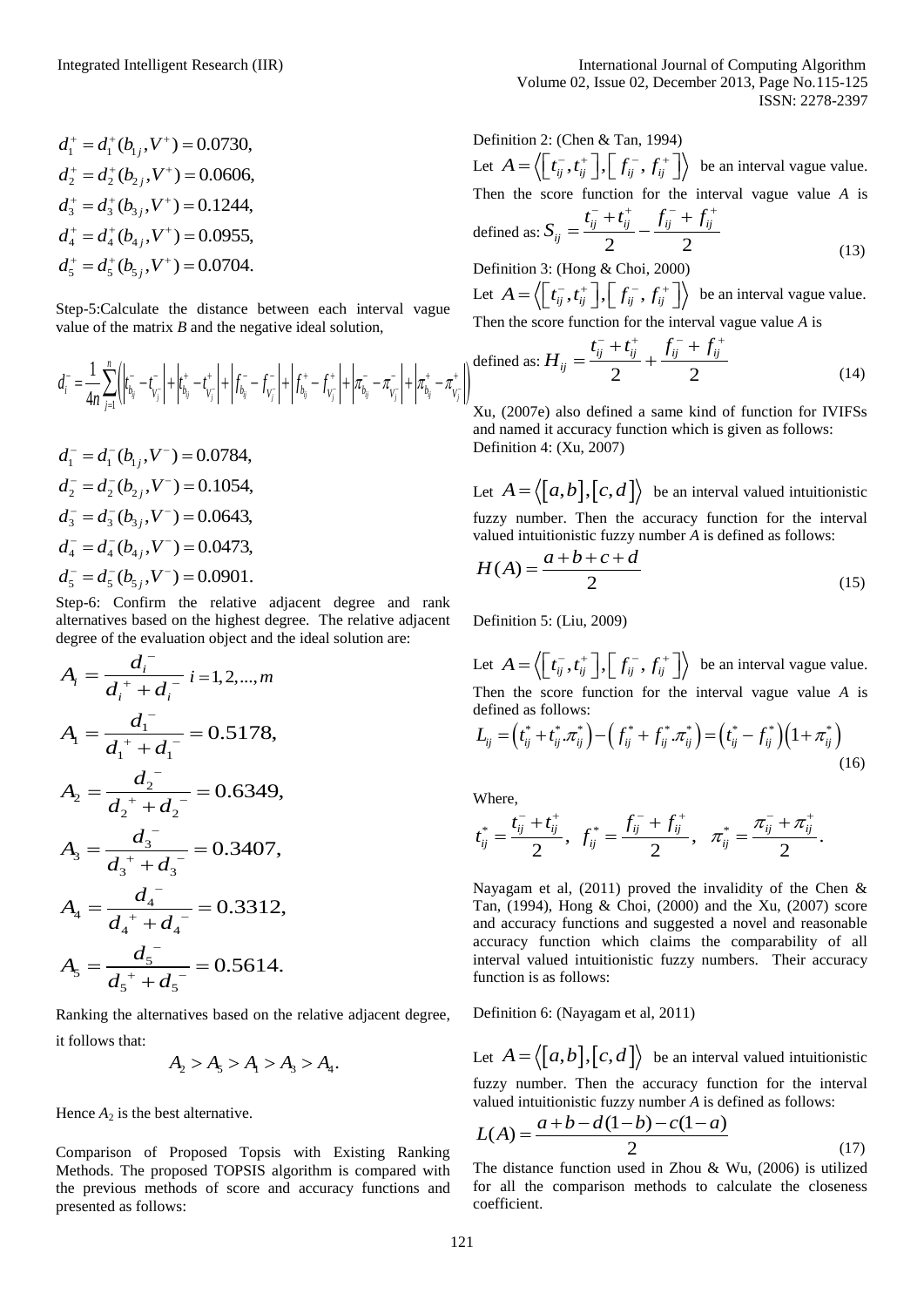Comparison with the Score Function of Chen & Tan, (1994) The TOPSIS Algorithm with the Score Function of Chen & Tan, (1994) to identify the ideal solutions is given as follows:

Calculate the Score function 
$$
S_{ij}
$$
 for each individual interval  
value values.  
\nHence  
\n
$$
S_{ij} = \begin{bmatrix} s_{11} & s_{12} & s_{13} & s_{14} \ s_{21} & s_{22} & s_{23} & s_{24} \ s_{31} & s_{32} & s_{33} & s_{34} \ \end{bmatrix} = \begin{bmatrix} \frac{-0.4175}{-0.5440} & \frac{0.0265}{0.2265} & -0.0700 & -0.5225 \ -0.5145 & \frac{-0.1745}{-0.5145} & \frac{0.0765}{0.0765} & -0.4760 \ s_{41} & s_{42} & s_{43} & s_{44} \ \end{bmatrix} = \begin{bmatrix} -0.5440 & \frac{0.2265}{-0.5430} & -0.1745 & \frac{0.0765}{-0.1540} & -0.4760 \ -0.5255 & 0.1875 & \frac{-0.1540}{-0.1540} & -0.4525 \end{bmatrix} \qquad H_{ij} =
$$

Confirm the ideal solution and the negative solution of the evaluation object using the above Score function value obtained from step-2. The vague set ideal solution  $V^+$  and the negative ideal solution  $V^-$  is shown as follows: ned from step-2. The vague set ideal so<br>ive ideal solution  $V^-$  is shown as follov<br>0.195,0.288],[0.610,0.704]),([0.438,0.567],[0.208,0.344]),

 $\{([0.195, 0.288], [0.610, 0.704]), ([0.438, 0.567], [0.208, 0.344]),$  $V^+ = \{$ 

 $([0.372, 0.532], [0.304, 0.447]), ([0.183, 0.288], [0.585, 0.684])$ negative ideal solution  $V^-$  is shown as follows:<br>  $V^+ = \{([0.195, 0.288], [0.610, 0.704]), ([0.438, 0.567], [0.208, 0.344]),$ <br>  $([0.372, 0.532], [0.304, 0.447]), ([0.183, 0.288], [0.585, 0.684]$ V" = {([0.195,0.288],[0.610,0.704]),([0.438,0.567],[0.208,0.344]),<br>([0.372,0.532],[0.304,0.447]),([0.183<br>*V* = {([0.138,0.208],[0.670,0.764]),([0.198,0.315],[0.334,0.528]),  $([0.372, 0.532], [0.304, 0.447]), ([0.183, 0.288], [0.585, 0.684])\$ <br> $V^- = \{([0.138, 0.208], [0.670, 0.764]), ([0.198, 0.315], [0.334, 0.528]),$ <br> $([0.228, 0.406], [0.376, 0.566]), ([0.096, 0.172], [0.605, 0.716])\}$ 

Calculate the distance between each value  $b_{ij}$  and the positive ideal solution, as follows:

$$
d_1^+ = d_1^+(b_{1j}, V^+) = 0.0730,
$$
  
\n
$$
d_2^+ = d_2^+(b_{2j}, V^+) = 0.0669,
$$
  
\n
$$
d_3^+ = d_3^+(b_{3j}, V^+) = 0.0866,
$$
  
\n
$$
d_4^+ = d_4^+(b_{4j}, V^+) = 0.0955,
$$
  
\n
$$
d_5^+ = d_5^+(b_{5j}, V^+) = 0.0704,
$$

Calculate the distance between each value  $b_{ii}$  and the negative ideal solution, as follows:

 $d_1^- = d_1^-(b_{1j}, V^-) = 0.0779,$  $d_2^- = d_2^-(b_{2j}, V^-) = 0.1006,$  $d_3^- = d_3^-(b_{3j}, V^-) = 0.0621,$  $d_4^- = d_4^- (b_{4j}^-, V^-) = 0.0530,$  $d_5^{\text{-}} = d_5^{\text{-}} (b_{5j}, V^{\text{-}}) = 0.0874,$ 

Confirm the relative adjacent degree and rank alternatives based on the highest degree. The relative adjacent degree of the evaluation object and the ideal solution are:

$$
A_i = \frac{d_i^{\text{-}}}{d_i^{\text{+}} + d_i^{\text{-}}} i = 1, 2, \dots, m
$$
  
A<sub>1</sub> = 0.5162, A<sub>2</sub> = 0.6006, A<sub>3</sub> = 0.4176,  
A<sub>4</sub> = 0.3569, A<sub>5</sub> = 0.5538.

Ranking alternatives based on the relative adjacent degree, it follows that:

$$
A_2 > A_5 > A_1 > A_3 > A_4.
$$

| Hence $A_2$ is the best alternative. |  |  |  |                                                                                                                                                                                                                                                                                                                                                 |
|--------------------------------------|--|--|--|-------------------------------------------------------------------------------------------------------------------------------------------------------------------------------------------------------------------------------------------------------------------------------------------------------------------------------------------------|
|                                      |  |  |  | $H_{ij}=\begin{pmatrix} h_{11} & h_{12} & h_{13} & h_{14} \\ h_{21} & h_{22} & h_{23} & h_{24} \\ h_{31} & h_{32} & h_{33} & h_{34} \\ h_{41} & h_{42} & h_{43} & h_{44} \\ h_{51} & h_{52} & h_{53} & h_{54} \\ \end{pmatrix}=\begin{pmatrix} 0.9005 & 0.7265 & 0.8475 & 0.7945 \\ 0.8900 & 0.7785 & 0.8215 & 0.8495 \\ \hline \hline 0.09105$ |
|                                      |  |  |  |                                                                                                                                                                                                                                                                                                                                                 |
|                                      |  |  |  |                                                                                                                                                                                                                                                                                                                                                 |
|                                      |  |  |  |                                                                                                                                                                                                                                                                                                                                                 |

Comparison with the Score Function of Hong & Choi, (2000) The TOPSIS Algorithm with the Score Function of Hong & Choi, (2000)to identify the ideal solutions is given as follows:

Calculate the Score function  $S_{ij}$  for each individual Interval vague values.

Confirm the ideal solution and the negative solution of the evaluation object using the above Score function value obtained from step-2. The vague set ideal solution  $V^+$  and the

negative ideal solution 
$$
V^-
$$
 is shown as follows:  
\n
$$
V^+ = \{ ([0.156, 0.240], [0.665, 0.760]), ([0.438, 0.567], [0.208, 0.344]), ([0.174, 0.260], [0.615, 0.724]) \}
$$
\n
$$
V^- = \{ ([0.132, 0.212], [0.650, 0.780]), ([0.198, 0.315], [0.334, 0.528]), ([0.096, 0.172], [0.605, 0.716]) \}
$$
\n
$$
= \{ ([0.132, 0.212], [0.650, 0.780], ([0.98, 0.315], [0.376, 0.566]), ([0.096, 0.172], [0.605, 0.716]) \}
$$

{(10.132,0.212, 10.650,0.780)}, (10.198,0.315, 10.334,0.528)},  $V^- = \frac{1}{2}$ 

 $([0.228, 0.406], [0.376, 0.566]), ([0.096, 0.172], [0.605, 0.716])$ Calculate the distance between each value  $b_{ij}$  and the positive ideal solution as follows:

$$
d_1^+ = d_1^+(b_{1j}, V^+) = 0.0684,
$$
  
\n
$$
d_2^+ = d_2^+(b_{2j}, V^+) = 0.0391,
$$
  
\n
$$
d_3^+ = d_3^+(b_{3j}, V^+) = 0.0816,
$$
  
\n
$$
d_4^+ = d_4^+(b_{4j}, V^+) = 0.0909,
$$
  
\n
$$
d_5^+ = d_5^+(b_{5j}, V^+) = 0.0454,
$$

Calculate the distance between each value  $b_{ii}$  and the negative ideal solution as follows:

$$
d_1^- = d_1^-(b_{1j}, V^-) = 0.0777,
$$
  
\n
$$
d_2^- = d_2^-(b_{2j}, V^-) = 0.1064,
$$
  
\n
$$
d_3^- = d_3^-(b_{3j}, V^-) = 0.0642,
$$
  
\n
$$
d_4^- = d_4^-(b_{4j}, V^-) = 0.0472,
$$
  
\n
$$
d_5^- = d_5^-(b_{5j}, V^-) = 0.0901,
$$

Confirm the relative adjacent degree and rank alternatives based on the highest degree. The relative adjacent degree of the evaluation object and the ideal solution is: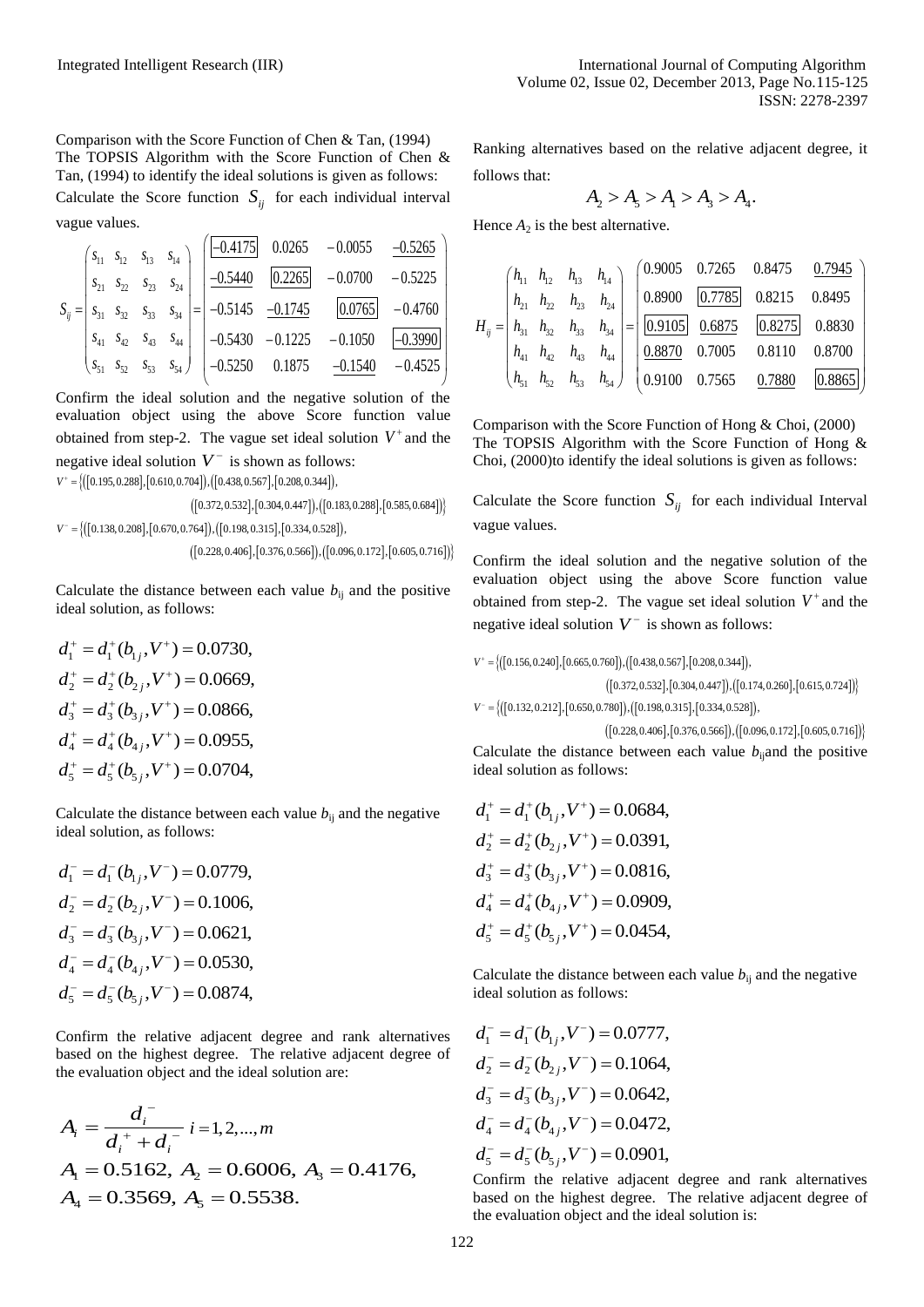$$
A_i = \frac{d_i^{\text{-}}}{d_i^{\text{+}} + d_i^{\text{-}}} i = 1, 2, \dots, m
$$
  
A<sub>1</sub> = 0.5318, A<sub>2</sub> = 0.7313, A<sub>3</sub> = 0.4403,  
A<sub>4</sub> = 0.3418, A<sub>5</sub> = 0.6649.

| $A_i = \frac{a_i}{d_i^+ + d_i^-} i = 1, 2, , m$                                                                                                                                                                                                                                                                                                               | Confii<br>based                                                    |
|---------------------------------------------------------------------------------------------------------------------------------------------------------------------------------------------------------------------------------------------------------------------------------------------------------------------------------------------------------------|--------------------------------------------------------------------|
| $A_1 = 0.5318$ , $A_2 = 0.7313$ , $A_3 = 0.4403$ ,                                                                                                                                                                                                                                                                                                            | the ev                                                             |
| $A_4 = 0.3418$ , $A_5 = 0.6649$ .                                                                                                                                                                                                                                                                                                                             | $A_i =$                                                            |
| Ranking the alternatives based on the relative adjacent degree,                                                                                                                                                                                                                                                                                               | $A1$ =                                                             |
| it follows that:                                                                                                                                                                                                                                                                                                                                              | $A_4$ =                                                            |
| $A_2 > A_5 > A_1 > A_3 > A_4.$                                                                                                                                                                                                                                                                                                                                |                                                                    |
| Hence $A_2$ is the best alternative.                                                                                                                                                                                                                                                                                                                          | Ranki                                                              |
| Comparison with the Score Function of Liu, (2009)<br>The TOPSIS Algorithm with the Score Function of Liu, (2009)<br>to identify the ideal solutions is given as follows: Calculate the<br>Score function $S_{ij}$ for each individual Interval vague values.                                                                                                  | follow                                                             |
|                                                                                                                                                                                                                                                                                                                                                               | Comp                                                               |
| $L_{ij} = \begin{pmatrix} l_{11} & l_{12} & l_{13} & l_{14} \\ l_{21} & l_{22} & l_{23} & l_{24} \\ l_{31} & l_{32} & l_{33} & l_{34} \\ l_{41} & l_{42} & l_{43} & l_{44} \\ l_{51} & l_{52} & l_{53} & l_{54} \end{pmatrix} = \begin{pmatrix} \boxed{-0.4599} & 0.0337 & -0.0062 & \boxed{-0.6347} \\ -0.6038 & \boxed{0.2766} & -0.0817 & -0.6273 \\ -0.5$ | (2011)<br>Proce<br>Accur<br>positiv<br>results<br>obtain<br>Intery |
| Confirm the positive and the negative ideal solutions of the                                                                                                                                                                                                                                                                                                  |                                                                    |
| evaluation object using the above Score function value                                                                                                                                                                                                                                                                                                        |                                                                    |
| obtained from step-2. The vague set ideal solution $V^+$ and the<br>negative ideal solution $V^-$ is shown as follows:                                                                                                                                                                                                                                        |                                                                    |
|                                                                                                                                                                                                                                                                                                                                                               | $L(A) =$                                                           |
| $V^+ = \left\{\left(\left[0.195, 0.288\right], \left[0.610, 0.708\right]\right), \left(\left[0.438, 0.567\right], \left[0.208, 0.344\right]\right), \right.$                                                                                                                                                                                                  |                                                                    |
| $([0.372, 0.532], [0.304, 0.447]), ([0.183, 0.288], [0.585, 0.684])$<br>$V^- = \{ ([0.153, 0.232], [0.675, 0.760]), ([0.198, 0.315], [0.334, 0.528]),$                                                                                                                                                                                                        |                                                                    |
| $([0.258, 0.448], [0.392, 0.524]), ([0.096, 0.172], [0.605, 0.716])$                                                                                                                                                                                                                                                                                          | The ra                                                             |
| Calculate the distance between each value $b_{ij}$ and the positive<br>ideal solutionas follows:                                                                                                                                                                                                                                                              | $A_{2}$<br>Where                                                   |
| $d_1^+ = d_1^+(b_1, V^+) = 0.0730,$                                                                                                                                                                                                                                                                                                                           |                                                                    |
| $d_2^+ = d_2^+(b_2, V^+) = 0.0669,$                                                                                                                                                                                                                                                                                                                           |                                                                    |
| $d_3^+ = d_3^+(b_3, V^+) = 0.0866,$                                                                                                                                                                                                                                                                                                                           | Propo                                                              |
|                                                                                                                                                                                                                                                                                                                                                               | (TOP)<br>coeffi                                                    |
| $d_4^+ = d_4^+(b_4, V^+) = 0.0955,$                                                                                                                                                                                                                                                                                                                           | soluti                                                             |
| $d_5^+ = d_5^+(b_{5i}, V^+) = 0.0704,$                                                                                                                                                                                                                                                                                                                        | Propo<br>(TOP)                                                     |
|                                                                                                                                                                                                                                                                                                                                                               | coeffi                                                             |
| Calculate the distance between each value $b_{ij}$ and the negative<br>ideal solution as follows:                                                                                                                                                                                                                                                             | soluti<br><b>Close</b>                                             |
|                                                                                                                                                                                                                                                                                                                                                               | Chen                                                               |
| $d_1^- = d_1^-(b_1, V^-) = 0.0635,$                                                                                                                                                                                                                                                                                                                           | Score                                                              |
| $d_2^- = d_2^-(b_2, V^-) = 0.0977,$                                                                                                                                                                                                                                                                                                                           | Hong<br>Score                                                      |
| $d_3^- = d_3^- (b_{3i}, V^-) = 0.0491,$                                                                                                                                                                                                                                                                                                                       | Liu, P                                                             |
| $d_4^- = d_4^- (b_{4i}, V^-) = 0.0445,$                                                                                                                                                                                                                                                                                                                       | Score                                                              |
| $d_5^- = d_5^-(b_{5i}, V^-) = 0.0929,$                                                                                                                                                                                                                                                                                                                        |                                                                    |
| 123                                                                                                                                                                                                                                                                                                                                                           |                                                                    |
|                                                                                                                                                                                                                                                                                                                                                               |                                                                    |

$$
d_1^- = d_1^-(b_{1j}, V^-) = 0.0635,
$$
  
\n
$$
d_2^- = d_2^-(b_{2j}, V^-) = 0.0977,
$$
  
\n
$$
d_3^- = d_3^-(b_{3j}, V^-) = 0.0491,
$$
  
\n
$$
d_4^- = d_4^-(b_{4j}, V^-) = 0.0445,
$$
  
\n
$$
d_5^- = d_5^-(b_{5j}, V^-) = 0.0929,
$$

Confirm the relative adjacent degree and rank alternatives based on the highest degree. The relative adjacent degree of the evaluation object and the ideal solution is:

$$
A_i = \frac{d_i^{\text{-}}}{d_i^{\text{+}} + d_i^{\text{-}}} i = 1, 2, \dots, m
$$
  
A<sub>1</sub> = 0.4652, A<sub>2</sub> = 0.5935, A<sub>3</sub> = 0.3618,  
A<sub>4</sub> = 0.3178, A<sub>5</sub> = 0.5689.

Ranking alternatives based on the relative adjacent degree, it follows that:

$$
A_2 > A_5 > A_1 > A_3 > A_4.
$$

Hence  $A_2$  is the best alternative.

Comparison with the Accuracy Function of Nayagam et al., (2011)

Proceeding with the same TOPSIS algorithm and using the Accuracy function of Nayagam et al., (2011) to identify the positive and negative ideal solutions, the same numerical results as in Chen & Tan, (1994) numerical illustration are obtained.The Score function  $L(A)$  for each individual

Interval vague values is given as follows:  
\n
$$
L_{11} = \begin{pmatrix} L_{11} & L_{12} & L_{13} & L_{14} \\ L_{21} & L_{22} & L_{23} & L_{24} \\ L_{31} & L_{32} & L_{33} & L_{34} \\ L_{41} & L_{42} & L_{43} & L_{44} \\ L_{51} & L_{52} & L_{53} & L_{54} \end{pmatrix} = \begin{pmatrix} \frac{-0.2561}{-0.4183} & \frac{0.0751}{-0.3696} & 0.1046 & -0.4077 \\ \frac{-0.4183}{-0.3714} & \frac{0.3696}{-0.0583} & \frac{0.2519}{-0.2469} & -0.3357 \\ -0.4174 & -0.0006 & 0.0629 & \frac{-0.2469}{-0.2469} \\ -0.3852 & 0.3277 & \frac{0.0037}{-0.3049} & -0.3049 \end{pmatrix}
$$

The ranking of the alternatives is given as follows:<br> $A_2 > A_5 > A_1 > A_3 > A_4.$ 

$$
A_2 > A_5 > A_1 > A_3 > A_4.
$$

Where, the best alternative is  $A_2$ .

Table-2: Comparison Table

| <b>TOPSIS METHODS</b>                                                                                                                        | <b>RANKING OF ALTERNATIVES</b>                                     |
|----------------------------------------------------------------------------------------------------------------------------------------------|--------------------------------------------------------------------|
| Proposed MODEL-1<br>(TOPSIS with correlation<br>coefficient of IVSs for Ideal<br>solutions & Closeness coefficient)                          | $A_1 > A_5 > A_1 > A_3 > A_4.$<br>The best alternative is $A_2$ .  |
| Proposed MODEL-2<br>(TOPSIS with correlation<br>coefficient of IVSs for Ideal<br>solutions & Distance function for<br>Closeness coefficient) | $A_2 > A_3 > A_1 > A_2 > A_4$ .<br>The best alternative is $A_2$ . |
| Chen & Tan, $(1994)$ Method of                                                                                                               | $A_2 > A_3 > A_1 > A_3 > A_4.$                                     |
| Score Function for Ideal Solutions                                                                                                           | The best alternative is $A_2$ .                                    |
| Hong & Choi, (2000) Method of                                                                                                                | $A_2 > A_3 > A_1 > A_2 > A_4$ .                                    |
| Score Function for Ideal Solutions                                                                                                           | The best alternative is $A_2$ .                                    |
| Liu, P.D., $(2009a)$ Method of                                                                                                               | $A_2 > A_3 > A_1 > A_3 > A_4.$                                     |
| Score Function for Ideal Solutions                                                                                                           | The best alternative is $A_2$ .                                    |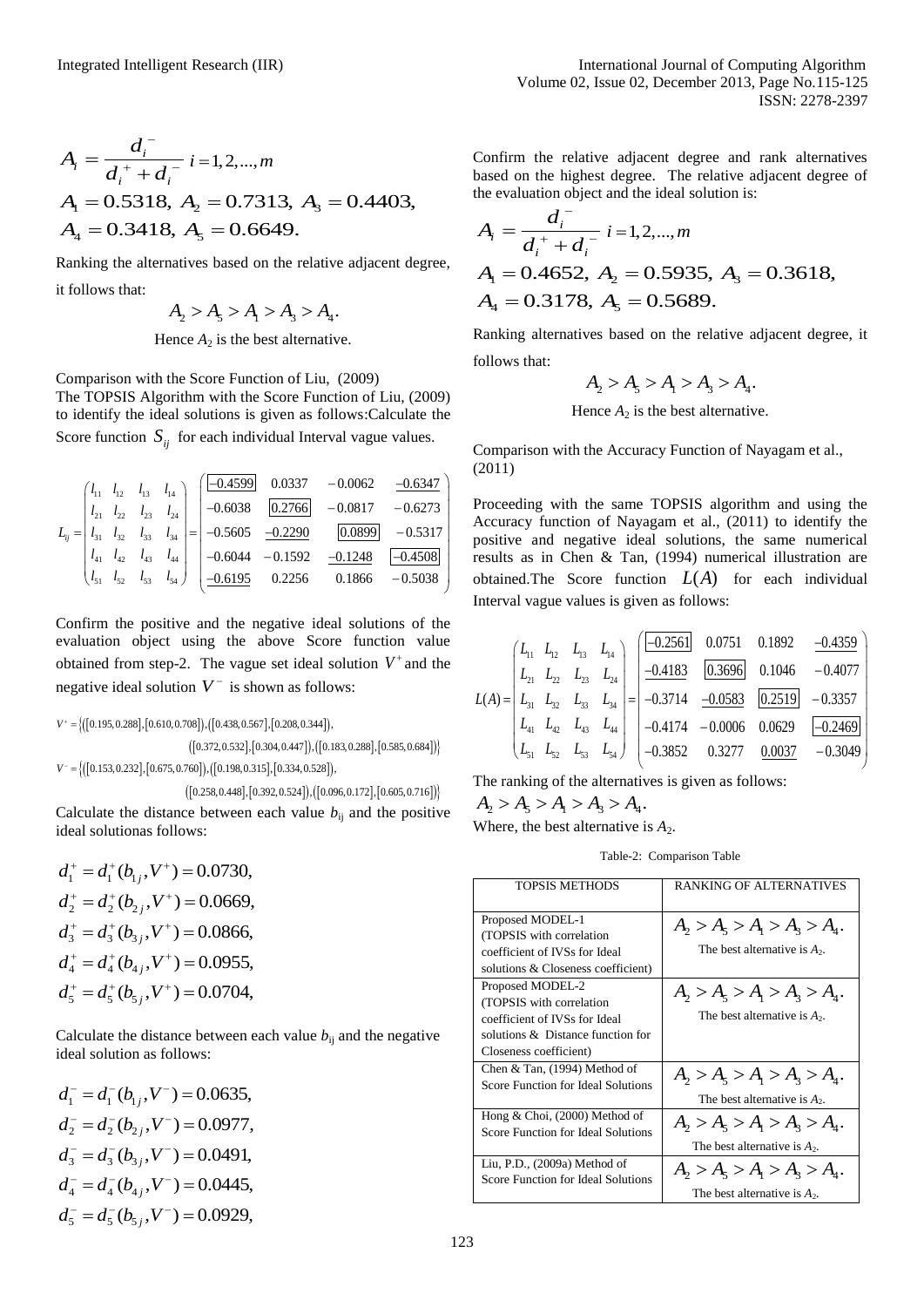| Nayagam et al., (2011) Method of<br>Accuracy Function for Ideal<br>Solutions | $A_2 > A_5 > A_1 > A_3 > A_4.$<br>The best alternative is $A_2$ . |
|------------------------------------------------------------------------------|-------------------------------------------------------------------|
|------------------------------------------------------------------------------|-------------------------------------------------------------------|

From the numerical illustrations and comparisons made above, it can be observed that the final decision on the ranking of alternatives remains the same in all the TOPSIS methods. The proposed method differs from existing methods in identifying positive and negative ideal solutions, as presented clearly in *Table*-2 presents the details of the final order of ranking of alternatives. It is seen from the proposed model that correlation coefficient can also be used as a tool for identifying the positive and negative ideal solutions in TOPSIS methods. The positive and negative ideal solutions identified by using correlation coefficient differ from the positive and negative ideal solutions identified by using existing score and accuracy functions. For the positive ideal solution, computed through correlation coefficient, it is seen that its entries contain all the other entries of that particular attribute for all the five alternatives. For the negative ideal solution, computed through correlation coefficient, it is observed that its entries are contained in all the other entries of that particular attribute for all the five alternatives. This is an indication for a better ideal solution for any decision making system. Hence the proposed method of TOPSIS with correlation coefficient for identifying the ideal solutions is a better tool when compared with existing methods in literature.

#### **II. CONCLUSION**

This paper explored the multi-attribute decision making problem based on interval vague sets for TOPSIS. First, based on the operation rules of the interval vague sets, weighted operations to the interval vague attribute value are introduced. Then the positive and negative ideal solutions are confirmed on the basis of the correlation coefficient of IVSs instead of score functions used in literature. The relative adjacent degree is calculated in the TOPSIS algorithm using the same correlation coefficient of IVSs, and according to the calculated relative adjacent degree, the order of the alternatives is confirmed. Two different TOPSIS algorithms are proposed, Model-1 is the TOPSIS algorithm with correlation coefficient of IVSs for both ideal solutions and closeness coefficient and Model-2 is the TOPSIS algorithm with correlation coefficient of IVSs for ideal solutions and distance function for closeness coefficient.The numerical illustration proves the practicality of the proposed TOPSIS model. A detailed comparison is made with the existing methods of score and accuracy functions to identify positive and negative ideal solutions. The comparison study reveals the advantage of using correlation coefficient over the score and accuracy functions in identifying ideal solutions. The final ranking of the alternatives remains the same throughout all the methods as clearly presented in *Table*-2.

#### **REFERENCES**

- [1] Atanassov, K, Gargov, G, (1989), Interval-valued intuitionistic fuzzy sets, Fuzzy Sets and Systems, 31, 343-349.
- [2] Bustince, H, Burillo, P, (1996), Vague sets are intuitionistic fuzzy sets, Fuzzy Sets and Systems, 79, 403-405.
- [3] Bustince, H, Burillo, P, (1995), Correlation of interval-valued intuitionistic fuzzy sets, Fuzzy Sets and Systems, 74, 237-244.
- [4] Chen, S.M., & Tan, J.M. (1994). Handling multi-criteria fuzzy decision making problems based on vague sets. Fuzzy Sets and Systems,67, 163- 172.
- [5] Cui, D., Yong, R., (2009). Fuzzy Multi-Attribute Decision Making Based on Degree of Grey Incidence and TOPSIS in Open Tender of International Project about Contractor Prequalification Evaluation Process, 4, 101-105.
- [6] Gau, W.L, Buehrer, D.J, (1994), Vague sets, IEEE Transactions on Systems, Man and Cybernetics, Part A, 23, 610-614.
- [7] Hong, D.H , Choi D.H., (2000). Multicriteria fuzzy decision making problems based on vague set theory, Fuzzy Sets and Systems, 114 , 103- 113.
- [8] Hwang, C.L., & Yoon, K. (1981). Multiple Attributes Decision Making Methods and Applications. Springer, Berlin-Heidelberg.
- [9] Janic, M. (2003). Multicriteria evaluation of high-speed rail, trans rapid maglev and air passenger transport in Europe. Trans Plan Technol. 26(6),491–512.
- [10] Li, D.F., (2010). TOPSIS-Based Nonlinear-Programming Methodology for Multi- attribute Decision Making With Interval-Valued Intuitionistic Fuzzy Sets. IEEE Transactions On Fuzzy Systems, 18(2), 299-311.
- [11] Li, F., Rao, Y., (2001), Weighted multi-criteria decision making based on vague sets, Computer Science, 28(7), 60-65.
- [12] Liu, J., Li, Y., Deng, X., Wei, D., & Deng, Y. (2012). Multi-Criteria Decision Making based on Interval-valued Intuitionistic Fuzzy sets. Journal of Information and Computational Science. 9 (4), 1107-1114.
- [13] Liu, P. D. (2009), Multi-Attribute decision-making method research based on interval vague set and TOPSIS method, Technological and Economic Development of Economy, Baltic Journal of Sustainability. 15(3), 453–463.
- [14] Liu, P. D., & Guan, Z. L.(2008). Research on group decision making based on the vague set and hybrid aggregation operators, Journal of Wuhan University of Technology , 30(10): 152–155.
- [15] Liu, P. D., & Guan, Z. L. (2009). An approach for multiple attribute decision-making based on Vague sets, Journal of Harbin Engineering University, 30(1), 106–110.
- [16] Nayagam, L. G., Muralikrishnan, S., & Sivaraman, G. (2011). Multi-Criteria Decision Making based on Interval-Valued Intuitionistic Fuzzy Sets. Expert Systems with Applications, 38, 1464-1467.
- [17] Park, D.G, Kwun, Y. C, Park, J.H, Park, I.Y, (2009), Correlation coefficient of interval-valued intuitionistic fuzzy sets and its application to multiple attribute group decision making problems, Mathematical and Computer Modelling, 50, 1279-1293.
- [18] Robinson, J.P., Amirtharaj, E.C.H, (2011a). A short primer on the Correlation coefficient of Vague sets, International Journal of Fuzzy System Applications, 1(2), 55-69 .
- [19] Robinson, J.P., Amirtharaj, E.C.H, (2011b). Extended TOPSIS with correlation coefficient of Triangular Intuitionistic fuzzy sets for Multiple Attribute Group Decision Making, International Journal of Decision Support System Technology, 3(3), 15-40.
- [20] Robinson, J.P., Amirtharaj, E.C.H, (2012a). Vague Correlation coefficient of Interval Vague sets, International Journal of Fuzzy System Applications, 2(1), 18-34.
- [21] Robinson, J.P., Amirtharaj, E.C.H, (2012b). A Search for the Correlation coefficient of Triangular and Trapezoidal intuitionistic Fuzzy sets for Multiple Attribute Group Decision Making, Communications in Computer and Information Science - 283, Springer-Verlag, 333-342.
- [22] Robinson, J.P., Amirtharaj, E.C.H, (in press). Efficient Multiple Attribute Group Decision Making models with Correlation coefficient of Vague sets, International Journal of Operations Research and Information Systems.
- [23] Shih, H-S, Lin, W-Y & Lee, E.S., (2001).Group Decision Making for TOPSIS. [IFSA World Congress and 20th NAFIPS International](http://ieeexplore.ieee.org/xpl/mostRecentIssue.jsp?punumber=7506)  [Conference, 2001. I](http://ieeexplore.ieee.org/xpl/mostRecentIssue.jsp?punumber=7506)EEE, 5, 2712 – 2717.
- [24] Shih, H-S, Shyur, H-J & Lee, E.S., (2007). An extension of TOPSIS for group decision making. Mathematical and Computer Modelling, 45, 801–813.